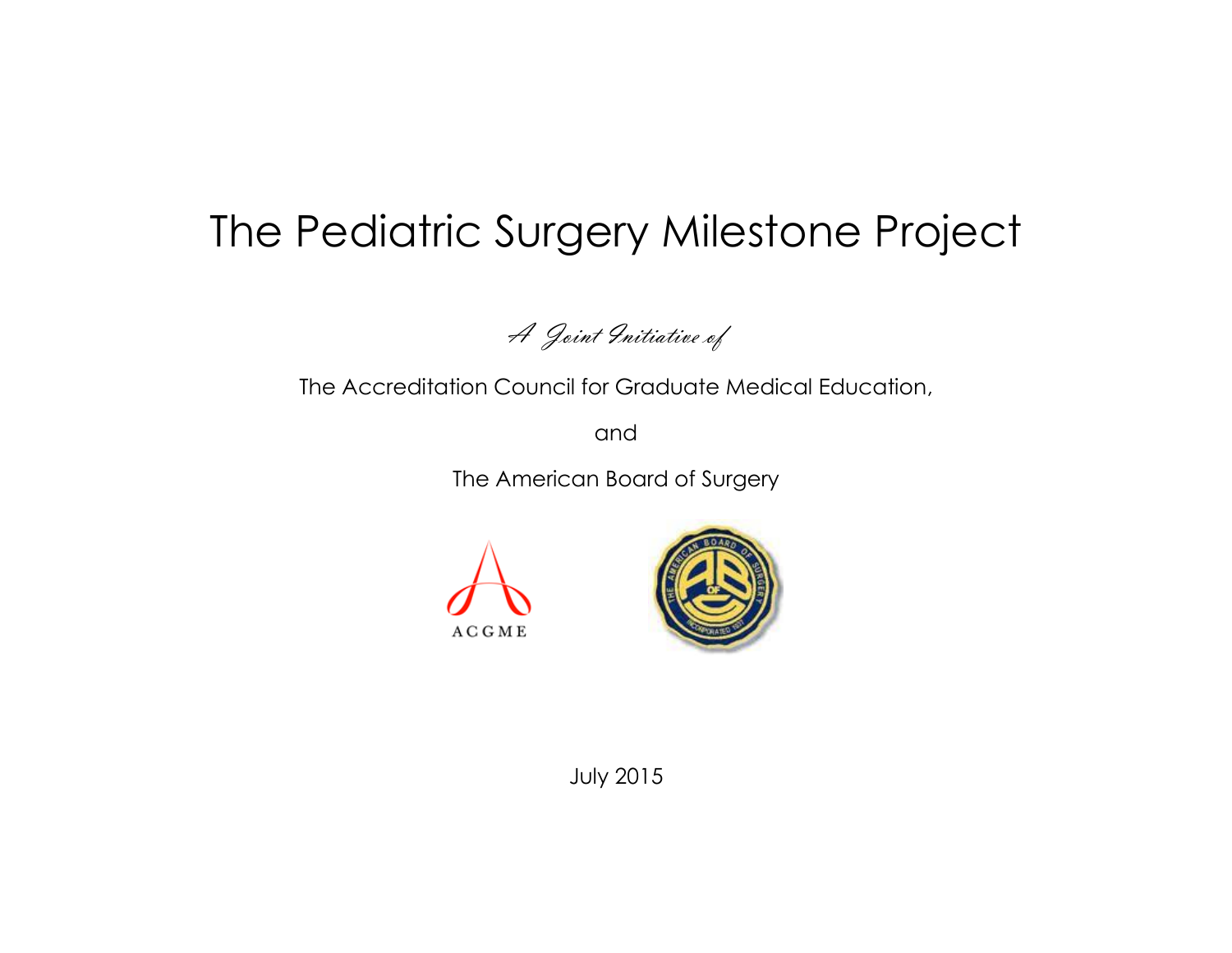## The Pediatric Surgery Milestone Project

The Milestones are designed only for use in evaluation of fellows in the context of their participation in ACGMEaccredited residency or fellowship programs. The Milestones provide a framework for assessment of the development of the fellow in key dimensions of the elements of physician competency in a specialty or subspecialty. They neither represent the entirety of the dimensions of the six domains of physician competency, nor are they designed to be relevant in any other context.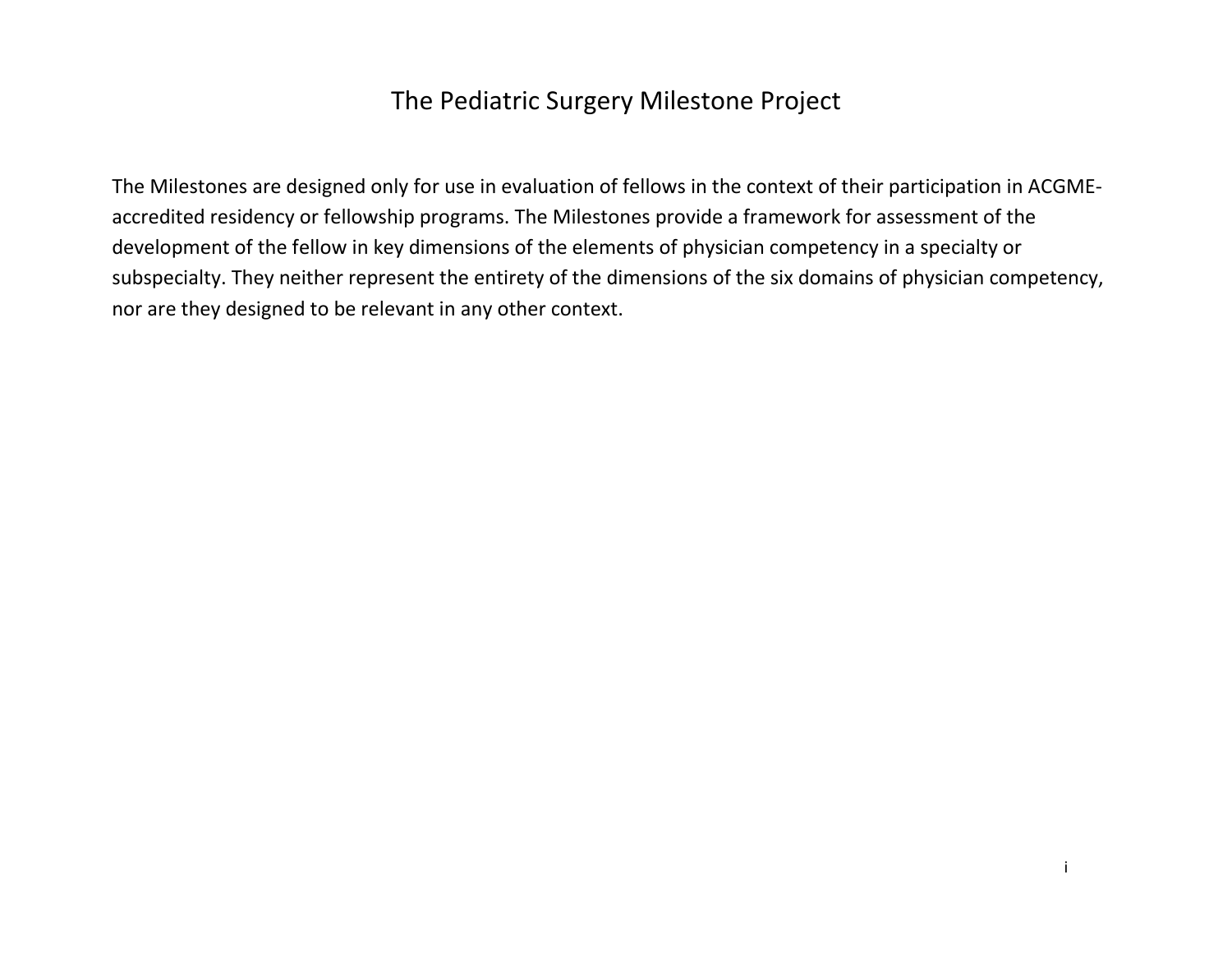## **Pediatric Surgery Milestones Chair: Ron Hirschl, MD**

### **Morking Group** *Advisory Group* **Advisory Group**

Kenneth S. Azarow, MD, FACS, FAAP The Connection of the Connection of Timothy P. Brigham, MDiv, PhD Mary Brandt, MD James C. Herbert, MD Laura Edgar, EdD, CAE John R. Potts III, MD J. Ted Gerstle, MD, FRCSC, FACS, FAAP Kurt Heiss, MD Whit Holcomb, MD Max R. Langham Jr., MD Grace Z. Mak, MD Mark V. Mazziotti, MD Benedict C. Nwomeh, MD David Powell, MD Peggy Simpson, EdD John Waldhausen, MD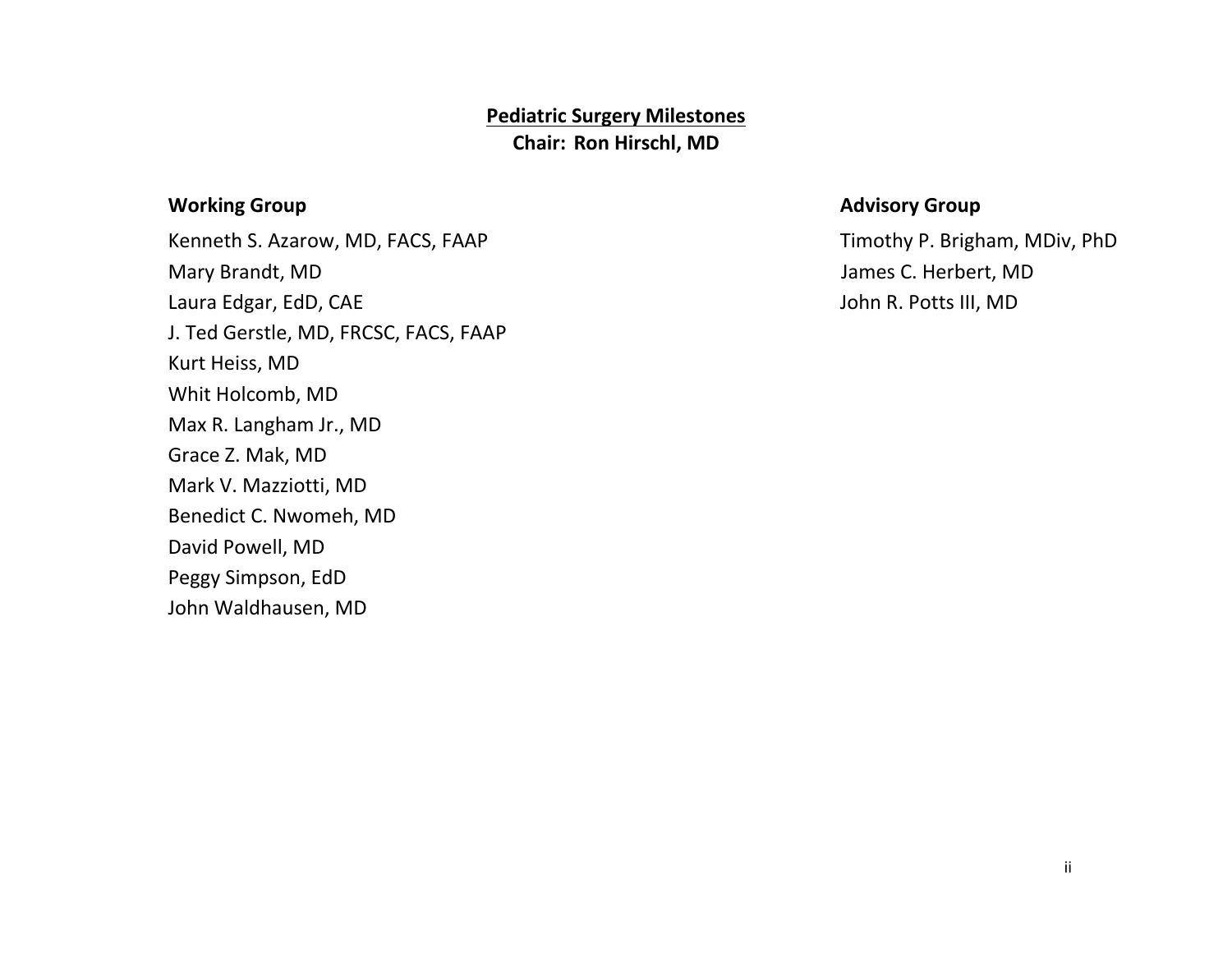### **Milestone Reporting**

This document presents milestones designed for programs to use in semi-annual review of fellow performance and reporting to the ACGME. Milestones are knowledge, skills, attitudes, and other attributes for each of the ACGME competencies organized in a developmental framework from less to more advanced. They are descriptors and targets for fellow performance as a fellow moves from entry into fellowship through graduation. In the initial years of implementation, the Review Committee will examine Milestone performance data for each program's fellows as one element in the Next Accreditation System (NAS) to determine whether fellows overall are progressing.

For each period, review and reporting will involve selecting milestone levels that best describe a fellow's current performance and attributes. Milestones are arranged into numbered levels. Tracking from Level 1 to Level 5 is synonymous with moving from novice to expert in the subspecialty.

Selection of a level implies that the fellow substantially demonstrates the milestones in that level, as well as those in lower levels (see the diagram on page v).

**Level 1:** The fellow demonstrates milestones expected of an incoming fellow.

.

- **Level 2:** The fellow is advancing and demonstrates additional milestones, but is not yet performing at a mid-fellowship level.
- **Level 3:** The fellow continues to advance and demonstrate additional milestones, consistently including the majority of milestones targeted for fellowship.
- **Level 4:** The fellow has advanced so that he or she now substantially demonstrates the milestones targeted for fellowship. This level is designed as the graduation target.
- **Level 5:** The fellow has advanced beyond performance targets set for fellowship and is demonstrating "aspirational" goals which might describe the performance of someone who has been in practice for several years. It is expected that only a few exceptional fellows will reach this level.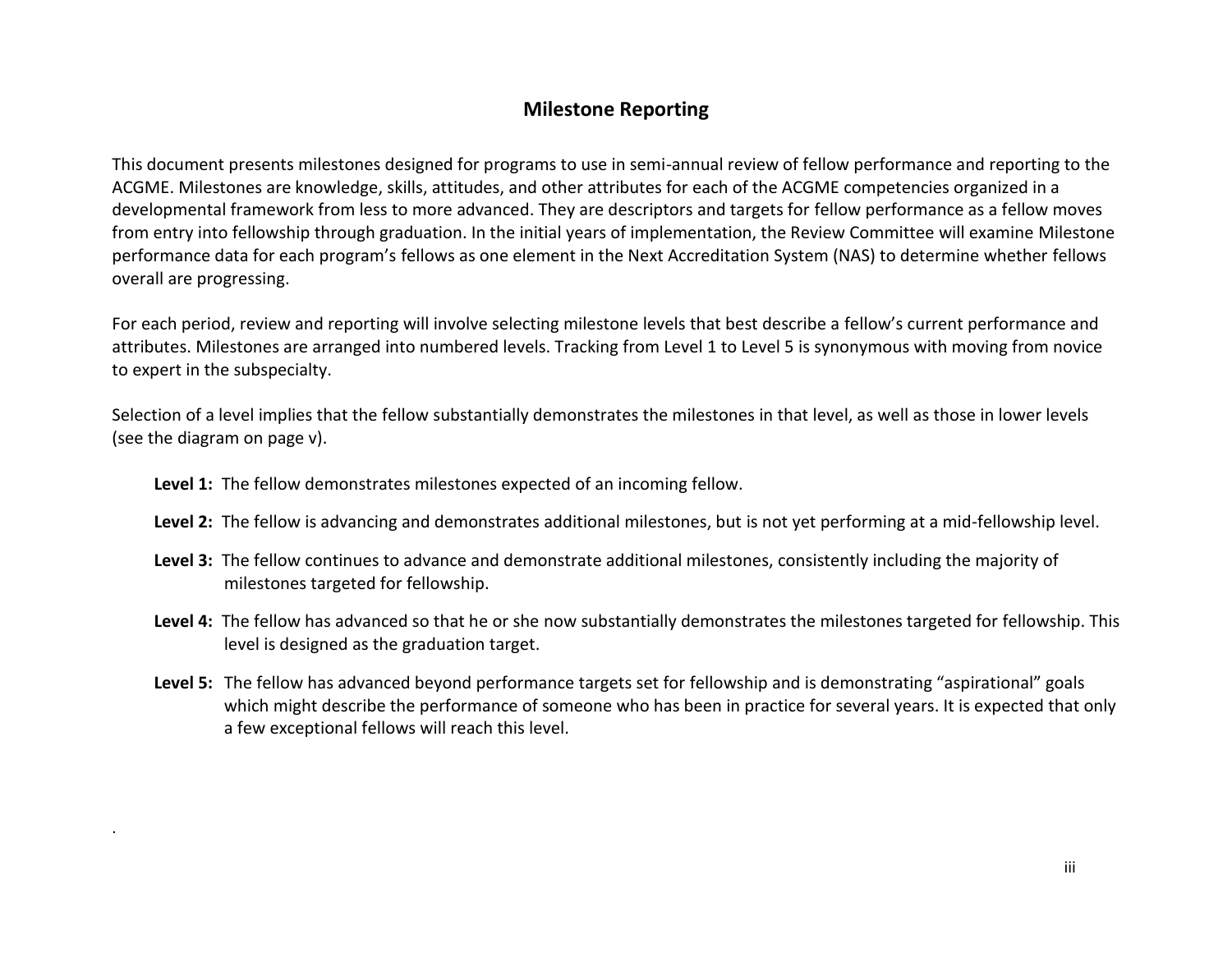#### **Additional Notes**

.

Level 4 is designed as the graduation *target* and *does not* represent a graduation *requirement*. Making decisions about readiness for graduation is the purview of the fellowship program director. Study of Milestone performance data will be required before the ACGME and its partners will be able to determine whether milestones in the first four levels appropriately represent the developmental framework, and whether Milestone data are of sufficient quality to be used for high-stakes decisions.

Examples are provided with some milestones. Please note that the examples are not the required element or outcome; they are provided as a way to share the intent of the element.

Some milestone descriptions include statements about performing independently. These activities must occur in conformity to the ACGME supervision guidelines, as well as to institutional and program policies. For example, a fellow who performs a procedure independently must, at a minimum, be supervised through oversight.

*Answers to Frequently Asked Questions about Milestones are available on the Milestones web page: [http://www.acgme.org/acgmeweb/Portals/0/MilestonesFAQ.pdf.](http://www.acgme.org/acgmeweb/Portals/0/MilestonesFAQ.pdf)*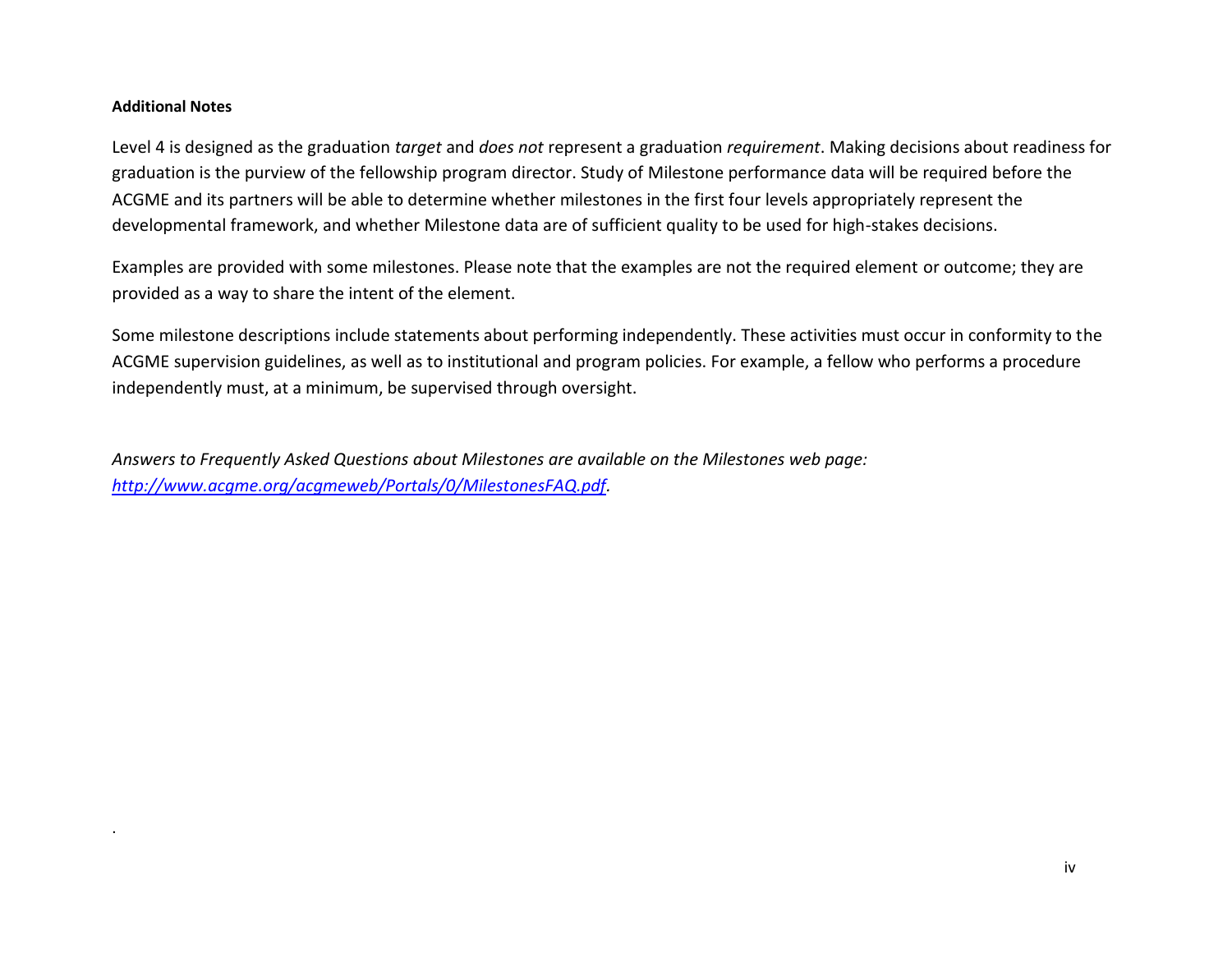The diagram below presents an example set of milestones for one sub-competency in the same format as the ACGME Report Worksheet. For each reporting period, a fellow's performance on the milestones for each sub-competency will be indicated by selecting the level of milestones that best describes that fellow's performance in relation to those milestones.

|                                                 | Inguinal hernia repair on a child less than 6 months of age - Patient Care |                                  |                               |                                                        |
|-------------------------------------------------|----------------------------------------------------------------------------|----------------------------------|-------------------------------|--------------------------------------------------------|
| Level1                                          | Level <sub>2</sub>                                                         | Level <sub>3</sub>               | Level4                        | Level <sub>5</sub>                                     |
| Serves as first assistant for                   | <b>Incision</b>                                                            | <b>Functional but suboptimal</b> | Consistently appropriate      | Develops innovative                                    |
| the majority of the                             | Limited ability to identify                                                | placement of incision/port(s)    | placement of incision/port(s) | operative technique,                                   |
| procedure                                       | appropriate incision or port                                               |                                  |                               | approach or significant                                |
|                                                 | placement                                                                  | Adequate establishment and       | Consistently optimizes        | improvement in established                             |
|                                                 |                                                                            | maintenance of retraction        | exposure of inguinal          | technique for inguinal hernia                          |
|                                                 | <b>Exposure</b>                                                            | but with occasional loss of      | anatomy, efficiently directs  | repair                                                 |
|                                                 | Limited ability to expose key                                              | exposure of key structures       | wound retraction to           |                                                        |
|                                                 | structures                                                                 |                                  | maintain exposure             |                                                        |
|                                                 |                                                                            | Successful, but suboptimal       |                               |                                                        |
|                                                 | <b>Herniasac</b>                                                           | dissection/ligation of hernia    | Consistently appropriate      |                                                        |
|                                                 | dissection/ligation                                                        | sac; vas/vessels/ fallopian      | dissection/ligation of hernia |                                                        |
|                                                 | Limited ability to perform                                                 | tube preserved with minor        | sac and consistently safe     |                                                        |
|                                                 | hernia sac dissection/                                                     | traumatic injury                 | mobilization of vas/vessels/  |                                                        |
|                                                 | ligation or vas/vessel/                                                    |                                  | fallopian tube                |                                                        |
|                                                 | fallopian tube dissection                                                  |                                  |                               |                                                        |
|                                                 |                                                                            |                                  |                               |                                                        |
| <b>Comments:</b>                                |                                                                            |                                  |                               |                                                        |
|                                                 |                                                                            |                                  |                               |                                                        |
|                                                 |                                                                            |                                  |                               |                                                        |
| Selecting a response box in the middle of a     |                                                                            |                                  |                               | Selecting a response box on the line in between levels |
| level implies that milestones in that level and |                                                                            |                                  |                               | indicates that milestones in lower levels have been    |
| in lower levels have been substantially         |                                                                            |                                  |                               | substantially demonstrated as well as some milestones  |
|                                                 |                                                                            |                                  | in the higher level(s).       |                                                        |
| demonstrated.                                   |                                                                            |                                  |                               |                                                        |
|                                                 |                                                                            |                                  |                               |                                                        |

.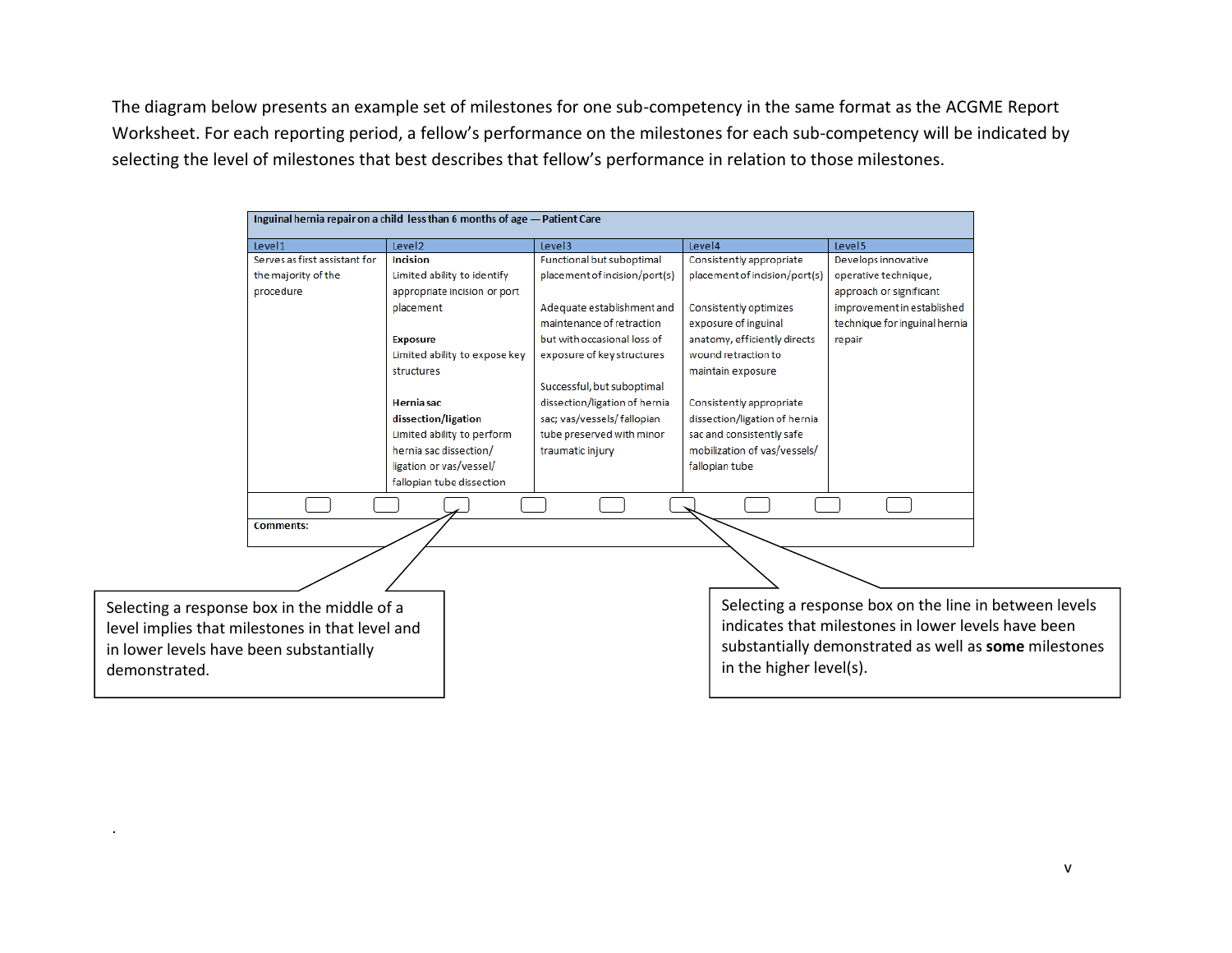| <b>Bronchoscopy/Esophagoscopy - Patient Care</b> |                              |                              |                              |                               |  |
|--------------------------------------------------|------------------------------|------------------------------|------------------------------|-------------------------------|--|
| Level 1                                          | Level 2                      | Level 3                      | Level 4                      | Level 5                       |  |
| Serves as first assistant for                    | <b>Equipment</b>             | Functional knowledge         | Independent ability to       | Develops innovative operative |  |
| the majority of the                              | Limited ability to assemble  | adequate, but suboptimal     | assemble scope and           | technique, approach, or       |  |
| procedure                                        | scope and troubleshoot       | assembly of equipment or     | troubleshoot problems        | significant improvement in    |  |
|                                                  | functional problems          | ability to troubleshoot      |                              | bronchoscopy/esophagoscopy    |  |
|                                                  |                              | problems                     | Consistently optimal         |                               |  |
|                                                  | <b>Technique</b>             |                              | understanding and exposure   |                               |  |
|                                                  | Limited exposure of          | Adequate but suboptimal      | of tracheobronchial tree and |                               |  |
|                                                  | tracheobronchial tree and    | understanding and exposure   | esophagus; optimal           |                               |  |
|                                                  | esophagus; poor utilization  | of tracheobronchial tree and | utilization of scope         |                               |  |
|                                                  | of scope                     | esophagus; adequate          |                              |                               |  |
|                                                  |                              | utilization of scope         | Expedient and safe           |                               |  |
|                                                  | Foreign body/biopsy          |                              | identification of foreign    |                               |  |
|                                                  | Limited ability to identify  | Adequate but inefficient     | body/tumor and/or retrieval  |                               |  |
|                                                  | foreign body/tumor or to     | identification of foreign    | of foreign body/biopsy of    |                               |  |
|                                                  | retrieve foreign body/biopsy | body/tumor and/or retrieval  | tumor                        |                               |  |
|                                                  | tumor                        | of foreign body/biopsy of    |                              |                               |  |
|                                                  |                              | tumor                        |                              |                               |  |
|                                                  |                              |                              |                              |                               |  |
| <b>Comments:</b>                                 | Not yet achieved Level 1     |                              |                              |                               |  |

The Milestones are a product of the Pediatric Surgery Milestone Project, a Joint Initiative of the Accreditation Council for Graduate Medical Education and the American Board of Surgery. The action of the state of the state of the state of the state of the state of the state of the state of the state of the state of the state of the state of the state of the sta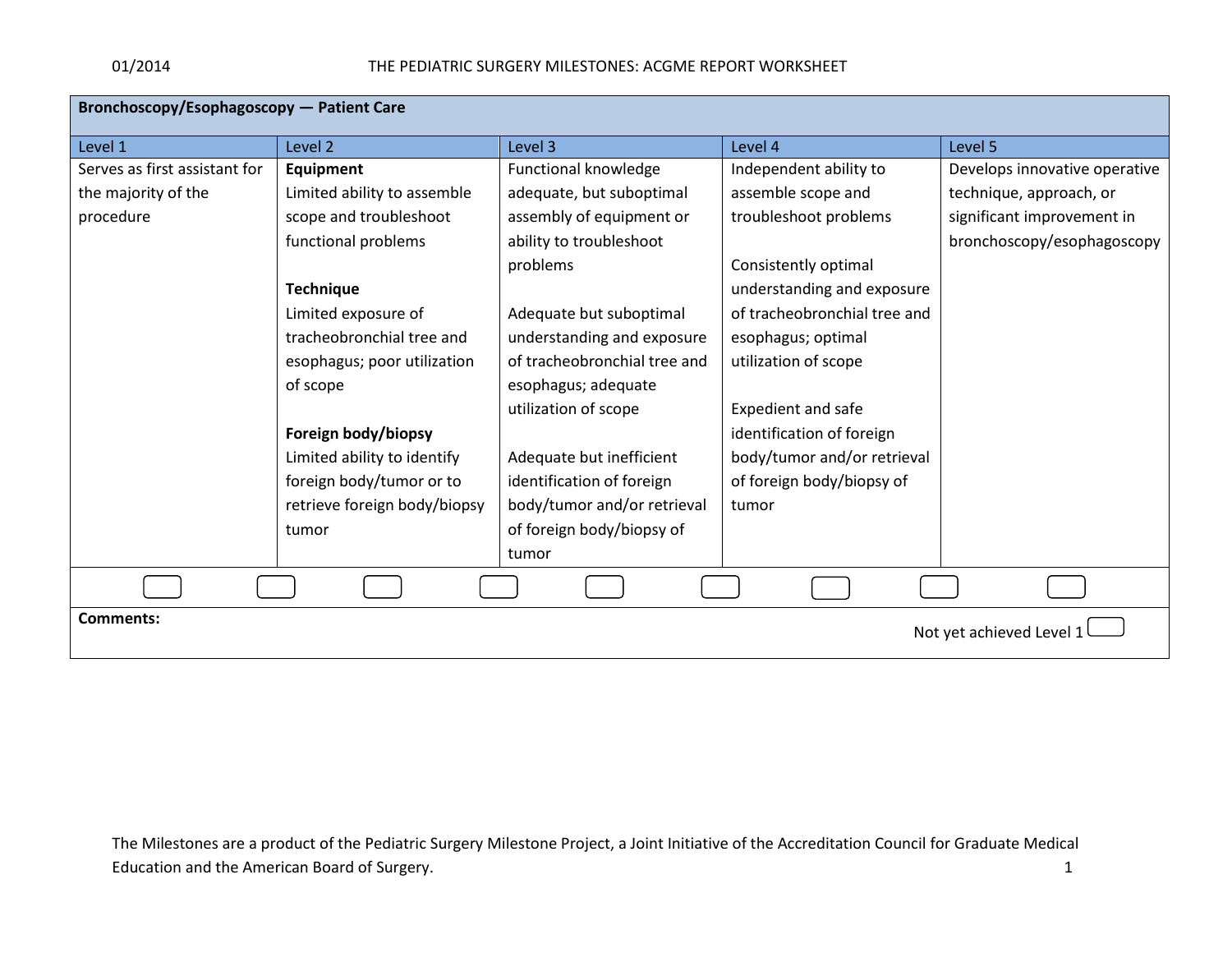| Esophageal atresia/Tracheoesophageal Fistula (TEF) Repair - Patient Care |                                |                                  |                               |                           |  |
|--------------------------------------------------------------------------|--------------------------------|----------------------------------|-------------------------------|---------------------------|--|
| Level 1                                                                  | Level 2                        | Level 3                          | Level 4                       | Level 5                   |  |
| Serves as first assistant for                                            | Incision                       | Functional, but suboptimal       | Consistently appropriate      | Develops innovative       |  |
| the majority of the                                                      | Limited ability to identify    | incision or port placement       | placement of incision or      | operative technique,      |  |
| procedure                                                                | appropriate incision or port   |                                  | ports                         | approach, or significant  |  |
|                                                                          | placement                      |                                  |                               | improvement in the        |  |
|                                                                          |                                |                                  |                               | established technique for |  |
|                                                                          | <b>Dissection</b>              |                                  |                               | esophageal atresia/TEF    |  |
|                                                                          | Limited ability to dissect TEF | Adequate but suboptimal          | Expedient dissection, safe    | repair                    |  |
|                                                                          |                                | dissection of TEF                | isolation of TEF              |                           |  |
|                                                                          | <b>Fistula ligation</b>        |                                  |                               |                           |  |
|                                                                          | Limited ability to             | Successful, but suboptimal       | Consistently appropriate      |                           |  |
|                                                                          | ligate/divide fistula; concern | ligation/division of fistula and | ligation/division of fistula; |                           |  |
|                                                                          | for tracheal narrowing         | tracheal dissection              | maintained appropriate cuff   |                           |  |
|                                                                          |                                |                                  | of membranous trachea         |                           |  |
|                                                                          | <b>Anastomosis</b>             |                                  |                               |                           |  |
|                                                                          | Limited ability to             | Occasional lapses in             | Consistently appropriate      |                           |  |
|                                                                          | appropriately space and        | appropriate spacing and          | spacing of sutures, tissue    |                           |  |
|                                                                          | place anastomotic sutures      | depth of anastomotic             | approximation, and            |                           |  |
|                                                                          | and approximate tissue         | sutures, or occasional lapse in  | consistent bites into         |                           |  |
|                                                                          |                                | tissue approximation             | submucosa                     |                           |  |
|                                                                          |                                |                                  |                               |                           |  |
| <b>Comments:</b>                                                         | Not yet achieved Level 1       |                                  |                               |                           |  |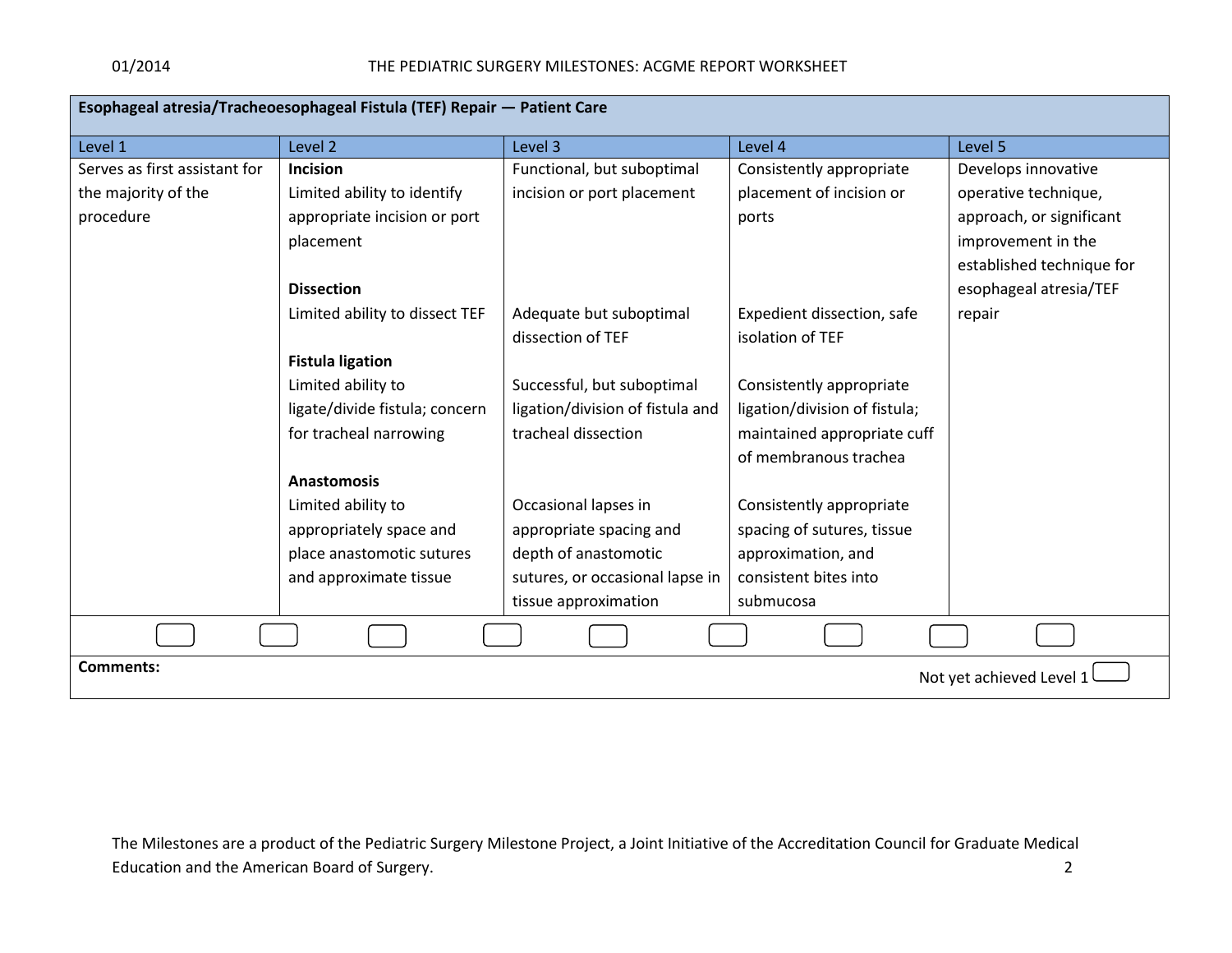#### 01/2014 THE PEDIATRIC SURGERY MILESTONES: ACGME REPORT WORKSHEET

| Inguinal hernia repair on a child less than six months of age - Patient Care |                                |                               |                               |                               |
|------------------------------------------------------------------------------|--------------------------------|-------------------------------|-------------------------------|-------------------------------|
| Level 1                                                                      | Level 2                        | Level 3                       | Level 4                       | Level 5                       |
| Serves as first assistant for                                                | Incision                       | Functional but suboptimal     | Consistently appropriate      | Develops innovative           |
| the majority of the                                                          | Limited ability to identify    | placement of incision/port(s) | placement of incision/port(s) | operative technique,          |
| procedure                                                                    | appropriate incision or port   |                               |                               | approach, or significant      |
|                                                                              | placement                      |                               |                               | improvement in established    |
|                                                                              |                                |                               |                               | technique for inguinal hernia |
|                                                                              | <b>Exposure</b>                |                               |                               | repair                        |
|                                                                              | Limited ability to expose key  | Adequate establishment and    | Consistently optimizes        |                               |
|                                                                              | structures                     | maintenance of retraction     | exposure of inguinal          |                               |
|                                                                              |                                | but with occasional loss of   | anatomy; efficiently directs  |                               |
|                                                                              |                                | exposure of key structures    | wound retraction to           |                               |
|                                                                              | Hernia sac                     |                               | maintain exposure             |                               |
|                                                                              | dissection/ligation            |                               |                               |                               |
|                                                                              | Limited ability to perform     | Successful, but suboptimal    | Consistently appropriate      |                               |
|                                                                              | hernia sac dissection/ligation | dissection/ligation of hernia | dissection/ligation of hernia |                               |
|                                                                              | or vas/vessel/fallopian tube   | sac; vas/vessels/fallopian    | sac and consistently safe     |                               |
|                                                                              | dissection                     | tube preserved with minor     | mobilization of               |                               |
|                                                                              |                                | traumatic injury              | vas/vessels/fallopian tube    |                               |
|                                                                              |                                |                               |                               |                               |
| <b>Comments:</b><br>Not yet achieved Level 1                                 |                                |                               |                               |                               |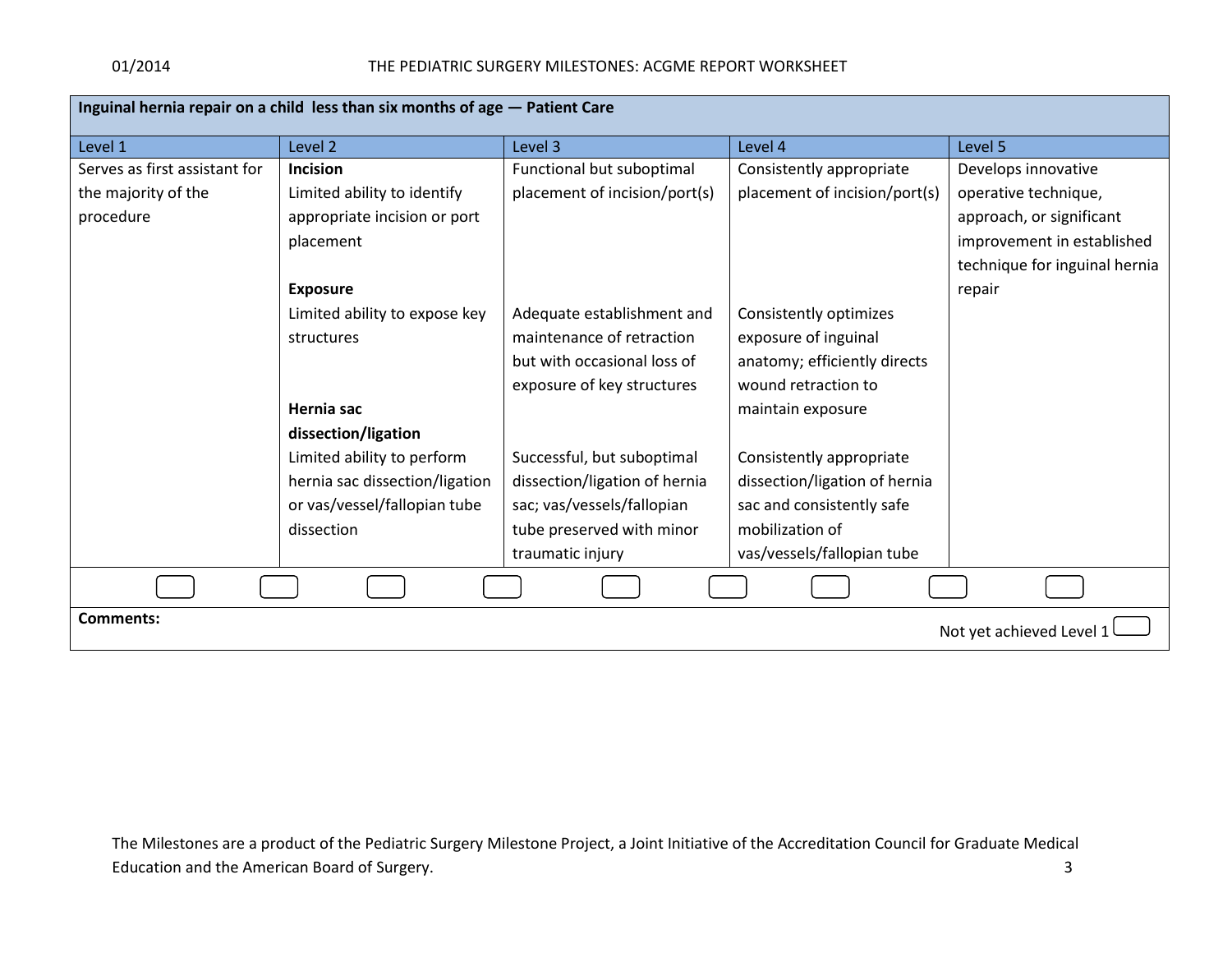| Intestinal/duodenal atresia (DA) repair - Patient Care |                                    |                                 |                                 |                             |
|--------------------------------------------------------|------------------------------------|---------------------------------|---------------------------------|-----------------------------|
| Level 1                                                | Level 2                            | Level 3                         | Level 4                         | Level 5                     |
| Serves as first assistant                              | Incision/port placement            | Functional but suboptimal       | Consistently appropriate        | Develops innovative         |
| for the majority of the                                | Limited ability to identify        | placement of incision/port(s)   | placement of incision/port(s)   | operative technique,        |
| procedure                                              | appropriate incision or port       |                                 |                                 | approach, or significant    |
|                                                        | placement                          |                                 |                                 | improvement in              |
|                                                        |                                    |                                 |                                 | established technique for   |
|                                                        | <b>Abdominal exploration</b>       |                                 |                                 | intestinal/DA repair        |
|                                                        | Limited ability to perform         | Adequate, but suboptimal        | Consistently performs           |                             |
|                                                        | abdominal exploration that         | performance of abdominal        | complete, efficient, and        |                             |
|                                                        | should include evaluation for      | exploration that should include | systematic abdominal            |                             |
|                                                        | additional abnormalities (e.g.,    | evaluation for additional       | exploration that identifies     |                             |
|                                                        | atresias, malrotation)             | anomalies (e.g., atresias,      | additional abnormalities (e.g., |                             |
|                                                        |                                    | malrotation)                    | atresias, malrotation)          |                             |
|                                                        | Intestinal resection (atresia)     |                                 |                                 |                             |
|                                                        | Limited ability to perform         | Adequate, but suboptimal        | Consistently appropriate        |                             |
|                                                        | intestinal resection or failure to | performance of intestinal       | understanding and               |                             |
|                                                        | consider need for                  | resection and/or tapering/STEP  | performance of intestinal       |                             |
|                                                        | tapering/Serial Transverse         |                                 | resection and/or tapering/STEP  |                             |
|                                                        | Enteroplasty (STEP)                |                                 |                                 |                             |
|                                                        |                                    |                                 |                                 |                             |
|                                                        | <b>Anastomosis</b>                 | Occasional lapses in spacing    | Consistently appropriate        |                             |
|                                                        | Limited ability to appropriately   | and depth of anastomotic        | spacing of sutures, tissue      |                             |
|                                                        | space and place anastomotic        | sutures, or occasional lapse in | approximation, and consistent   |                             |
|                                                        | sutures and approximate tissue     | tissue approximation (in DA,    | bites into submucosa (in DA,    |                             |
|                                                        | (in DA, often unaware of           | occasional lapse in awareness   | continually aware of Sphincter  |                             |
|                                                        | Sphincter of Oddi)                 | of Sphincter of Oddi)           | of Oddi)                        |                             |
|                                                        |                                    |                                 |                                 |                             |
| <b>Comments:</b>                                       |                                    |                                 |                                 | Not yet achieved Level $11$ |
|                                                        |                                    |                                 |                                 |                             |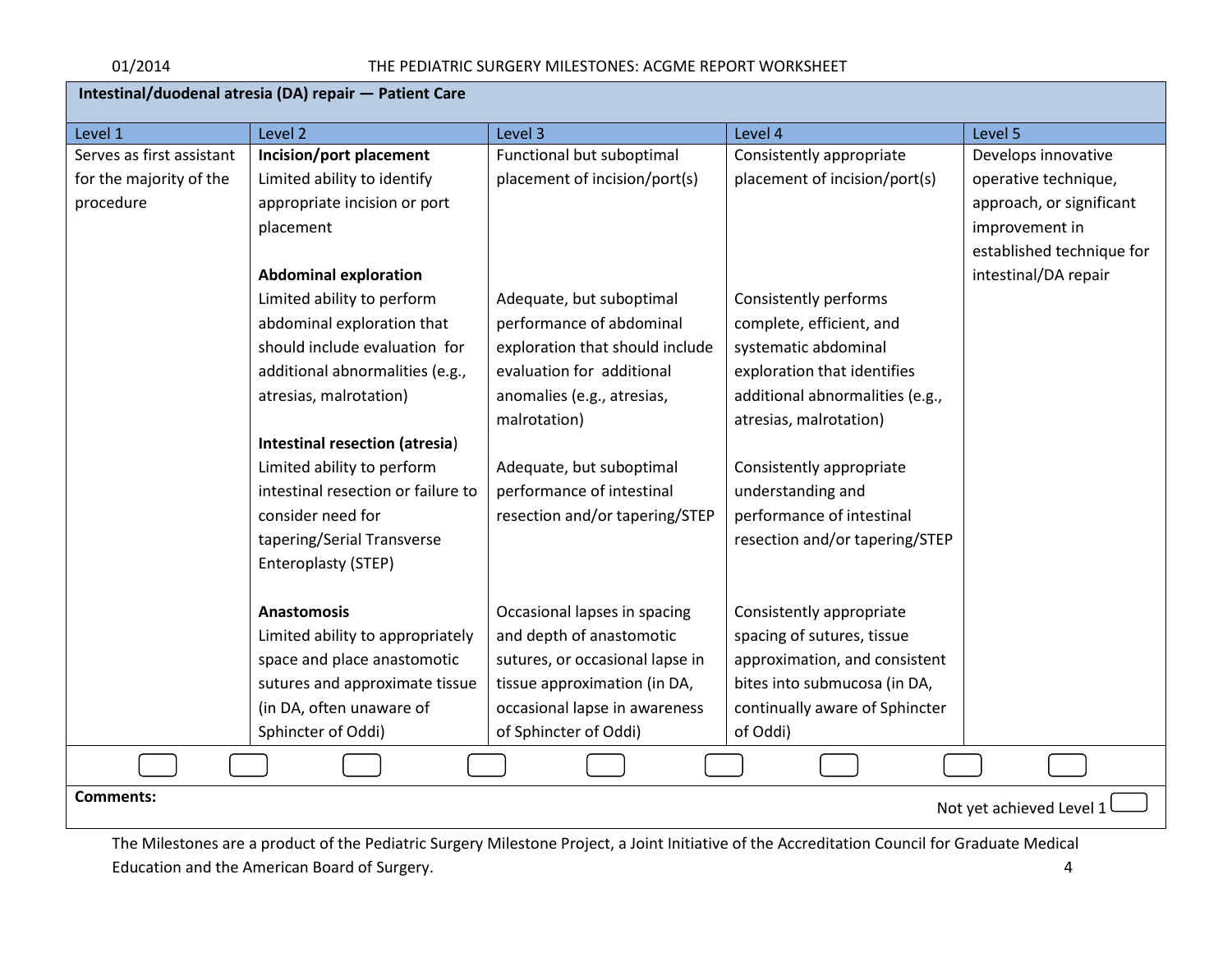| Hirschsprung pull-through - Patient Care |                                    |                                |                               |                            |  |
|------------------------------------------|------------------------------------|--------------------------------|-------------------------------|----------------------------|--|
| Level 1                                  | Level 2                            | Level 3                        | Level 4                       | Level 5                    |  |
| Serves as first assistant for            | Incision/port placement            | Functional but suboptimal      | Consistently appropriate      | Develops innovative        |  |
| the majority of the                      | Limited ability to identify        | placement of incision/port(s)  | placement of incision/port(s) | operative technique,       |  |
| procedure                                | appropriate incision or port       |                                |                               | approach, or significant   |  |
|                                          | placement                          |                                |                               | improvement in established |  |
|                                          |                                    |                                |                               | technique for Hirschsprung |  |
|                                          | <b>Abdominal exploration</b>       |                                |                               | pull-through               |  |
|                                          | Limited ability to perform         | Adequate, but suboptimal       | Consistently performs         |                            |  |
|                                          | abdominal exploration or to        | performance of abdominal       | complete, efficient, and      |                            |  |
|                                          | identify transition zone           | exploration, identification of | systematic abdominal          |                            |  |
|                                          | and/or perform biopsy              | transition zone, and/or        | exploration with appropriate  |                            |  |
|                                          |                                    | performance of biopsy          | identification of transition  |                            |  |
|                                          |                                    |                                | zone and biopsy               |                            |  |
|                                          | <b>Rectal dissection/resection</b> |                                |                               |                            |  |
|                                          | Limited ability to perform         | Adequate, but suboptimal       | Consistently appropriate      |                            |  |
|                                          | pull-through                       | performance of pull-through    | performance of pull-through   |                            |  |
|                                          |                                    |                                |                               |                            |  |
|                                          | Suture placement                   |                                |                               |                            |  |
|                                          | Limited ability to                 | Occasional lapses in spacing   | Consistently appropriate      |                            |  |
|                                          | appropriately space and            | and depth of anastomotic       | spacing of sutures, tissue    |                            |  |
|                                          | place anastomotic sutures, or      | sutures, or lapses in tissue   | approximation, and bites      |                            |  |
|                                          | to approximate tissue;             | approximation; occasional      | into submucosa; consistently  |                            |  |
|                                          | limited ability to orient pull-    | lapses in pull-through         | aware of pull-through         |                            |  |
|                                          | through                            | segment orientation            | segment orientation           |                            |  |
|                                          |                                    |                                |                               |                            |  |
| <b>Comments:</b>                         | Not yet achieved Level 1           |                                |                               |                            |  |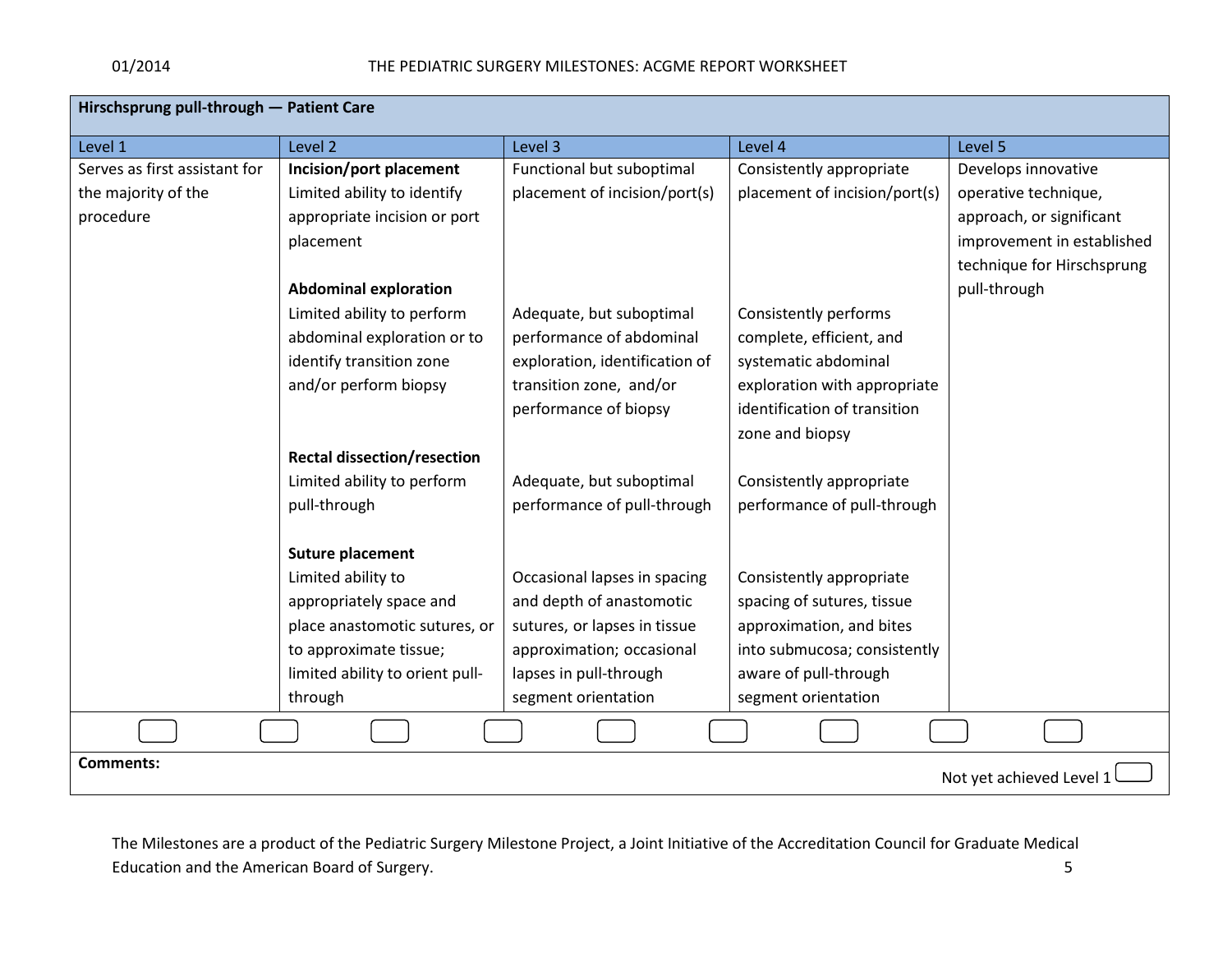| Wilms/Neuroblastoma Resection - Patient Care |                                 |                               |                               |                            |
|----------------------------------------------|---------------------------------|-------------------------------|-------------------------------|----------------------------|
| Level 1                                      | Level 2                         | Level 3                       | Level 4                       | Level 5                    |
| Serves as first assistant for                | Incision/port placement (as     | Functional but suboptimal     | Consistently appropriate      | Develops innovative        |
| the majority of the                          | appropriate)                    | placement of incision/port(s) | placement of incision/port(s) | operative technique,       |
| procedure                                    | Limited ability to identify     |                               |                               | approach, or significant   |
|                                              | appropriate incision or port    |                               |                               | improvement in established |
|                                              | placement                       |                               |                               | technique for              |
|                                              |                                 |                               |                               | Wilms/neuroblastoma        |
|                                              | <b>Abdominal exploration</b>    |                               |                               | resection                  |
|                                              | Limited ability to perform      | Adequate, but suboptimal      | Consistently performs         |                            |
|                                              | abdominal exploration/tumor     | performance of abdominal      | complete, efficient, and      |                            |
|                                              | exposure                        | exploration/tumor exposure    | systematic abdominal          |                            |
|                                              |                                 |                               | exploration/tumor exposure    |                            |
|                                              | <b>Vascular control</b>         |                               |                               |                            |
|                                              | Limited ability to identify and | Adequate, but suboptimal      | Consistently appropriate      |                            |
|                                              | control vascular structures in  | performance of control of     | performance of control of     |                            |
|                                              | either tumor, and/or to assess  | vascular structures in either | vascular structures in either |                            |
|                                              | for tumor thrombus in Wilms     | tumor, and/or assessment for  | tumor, and assessment for     |                            |
|                                              |                                 | tumor thrombus in Wilms       | tumor thrombus in Wilms       |                            |
|                                              | <b>Excision of tumor</b>        |                               |                               |                            |
|                                              | Limited ability to safely       | Adequate, but suboptimal      | Consistently appropriate      |                            |
|                                              | manipulate tumor (e.g.,         | ability to safely manipulate  | technique with tumor          |                            |
|                                              | without rupture in Wilms)       | tumor (e.g., without rupture  | manipulation and intra-       |                            |
|                                              | and/or to make decisions        | in Wilms) and/or to make      | operative decision-making     |                            |
|                                              | regarding resectability         | decisions regarding           |                               |                            |
|                                              |                                 | resectability                 |                               |                            |
|                                              |                                 |                               |                               |                            |
| <b>Comments:</b><br>Not yet achieved Level 1 |                                 |                               |                               |                            |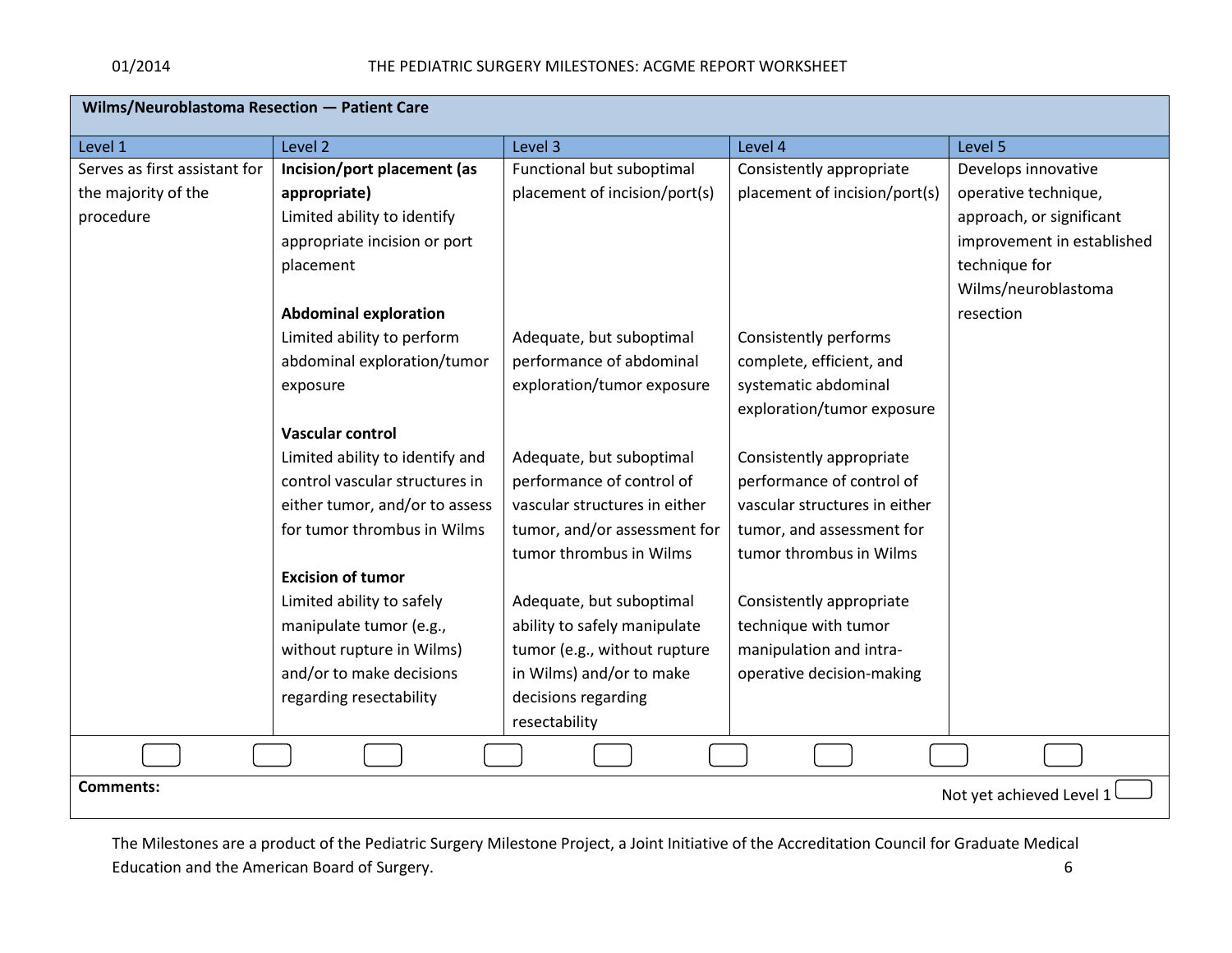| Congenital Diaphragmatic Hernia Repair - Patient Care |                                         |                                   |                                   |                          |  |
|-------------------------------------------------------|-----------------------------------------|-----------------------------------|-----------------------------------|--------------------------|--|
| Level 1                                               | Level <sub>2</sub>                      | Level 3                           | Level 4                           | Level 5                  |  |
| Serves as first                                       | <b>Extracorporeal membrane</b>          | Adequate, but suboptimal          | Consistently appropriate          | Develops innovative      |  |
| assistant for the                                     | oxygenation (ECMO) cannulation (if      | decision-making for instituting   | decision-making for instituting   | operative technique,     |  |
| majority of the                                       | performed) decision making              | <b>ECMO</b> and discriminating    | <b>ECMO</b> and discriminating    | approach, or significant |  |
| procedure                                             | Limited ability to make appropriate     | between venovenous and            | between venovenous and            | improvement in           |  |
|                                                       | decision for instituting ECMO and       | venoarterial options              | venoarterial options              | established technique    |  |
|                                                       | discriminating between venovenous       |                                   |                                   | for congenital           |  |
|                                                       | and venoarterial options                | Adequate, but suboptimal          | Consistently appropriate ability  | diaphragmatic hernia     |  |
|                                                       |                                         | ability to identify and control   | to identify and control neck      | repair                   |  |
|                                                       | Cannulation                             | neck vascular structures;         | vascular structures; consistent   |                          |  |
|                                                       | Limited ability to identify and control | adequate, but suboptimal          | ability to safely insert cannulas |                          |  |
|                                                       | cervical vascular structures; limited   | ability to safely insert cannulas |                                   |                          |  |
|                                                       | ability to safely insert cannulas       |                                   |                                   |                          |  |
|                                                       |                                         | Functional but suboptimal         | Consistently appropriate          |                          |  |
|                                                       | Incision/port placement                 | placement of incision/port(s)     | placement of incision/port(s)     |                          |  |
|                                                       | Limited ability to identify appropriate |                                   |                                   |                          |  |
|                                                       | placement of incision/port(s)           |                                   |                                   |                          |  |
|                                                       | Diaphragm repair                        | Adequate, but suboptimal          | Consistently demonstrates the     |                          |  |
|                                                       | Limited ability to safely and           | ability to effectively reduce     | appropriate ability to            |                          |  |
|                                                       | effectively reduce hernia contents      | hernia contents and/or close      | effectively reduce hernia         |                          |  |
|                                                       | and/or close diaphragmatic defect       | diaphragmatic defect with         | contents and/or close             |                          |  |
|                                                       | with appropriately spaced/placed        | appropriately spaced/placed       | diaphragmatic defect with         |                          |  |
|                                                       | sutures                                 | sutures                           | appropriately spaced/placed       |                          |  |
|                                                       |                                         |                                   | sutures                           |                          |  |
|                                                       |                                         |                                   |                                   |                          |  |
| <b>Comments:</b>                                      | Not yet achieved Level 1                |                                   |                                   |                          |  |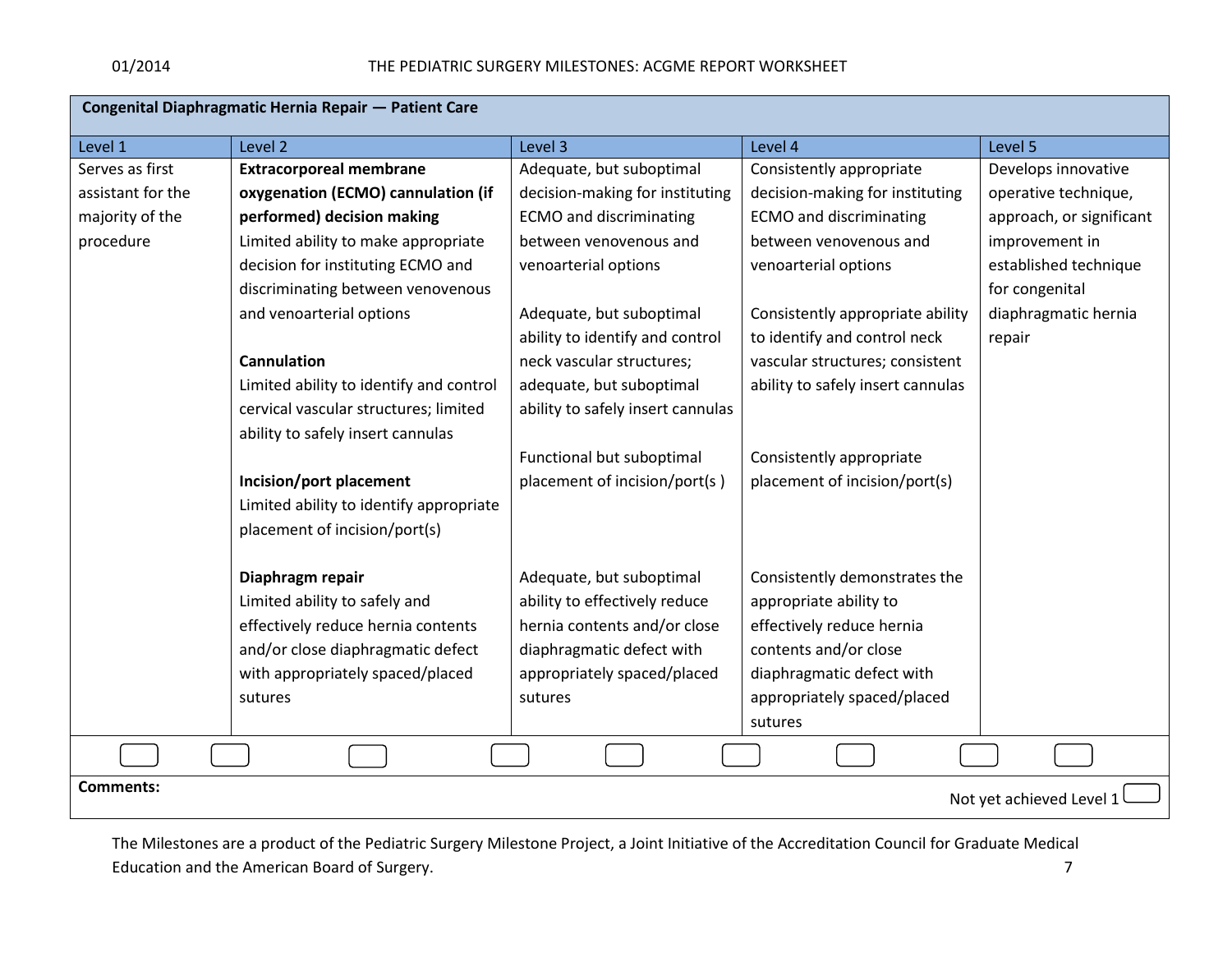| <b>General Procedure Assessment - Patient Care</b> |                               |                             |                              |                            |
|----------------------------------------------------|-------------------------------|-----------------------------|------------------------------|----------------------------|
| Level 1                                            | Level <sub>2</sub>            | Level 3                     | Level 4                      | Level 5                    |
| Serves as first assistant for                      | <b>Instrument handling</b>    | Adequate, but suboptimal    | Consistently appropriate use | Develops innovative        |
| the majority of the                                | Limited ability to choose and | use and choice of           | and choice of instruments    | operative technique,       |
| procedure                                          | use instruments               | instruments                 |                              | instrumentation, operative |
|                                                    | appropriately                 |                             |                              | approach, or significant   |
|                                                    |                               |                             |                              | improvement in established |
|                                                    | <b>Respect for tissue</b>     |                             |                              | technique                  |
|                                                    | Limited ability to handle     | Adequate, but suboptimal    | Consistently appropriate     |                            |
|                                                    | tissues carefully; moderate   | tissue handling; occasional | handling of tissues; minimal |                            |
|                                                    | tissue damage                 | tissue damage               | tissue damage                |                            |
|                                                    |                               |                             |                              |                            |
|                                                    | <b>Time and motion</b>        |                             |                              |                            |
|                                                    | Frequent tentative, awkward,  | Efficient time and motion,  | Clear economy of motion      |                            |
|                                                    | unnecessary movements         | occasional awkward or       | and maximum efficiency       |                            |
|                                                    |                               | unnecessary movements       |                              |                            |
|                                                    | <b>Operation flow</b>         |                             |                              |                            |
|                                                    | Frequent lack of forward      | Some forward planning of    | Obviously has planned        |                            |
|                                                    | progression; frequently stops | operation; reasonable       | course of operation and      |                            |
|                                                    | operating and seems unsure    | procedure progression       | anticipated next steps       |                            |
|                                                    | of next move                  |                             |                              |                            |
|                                                    |                               |                             |                              |                            |
| Comments:<br>Not yet achieved Level 1              |                               |                             |                              |                            |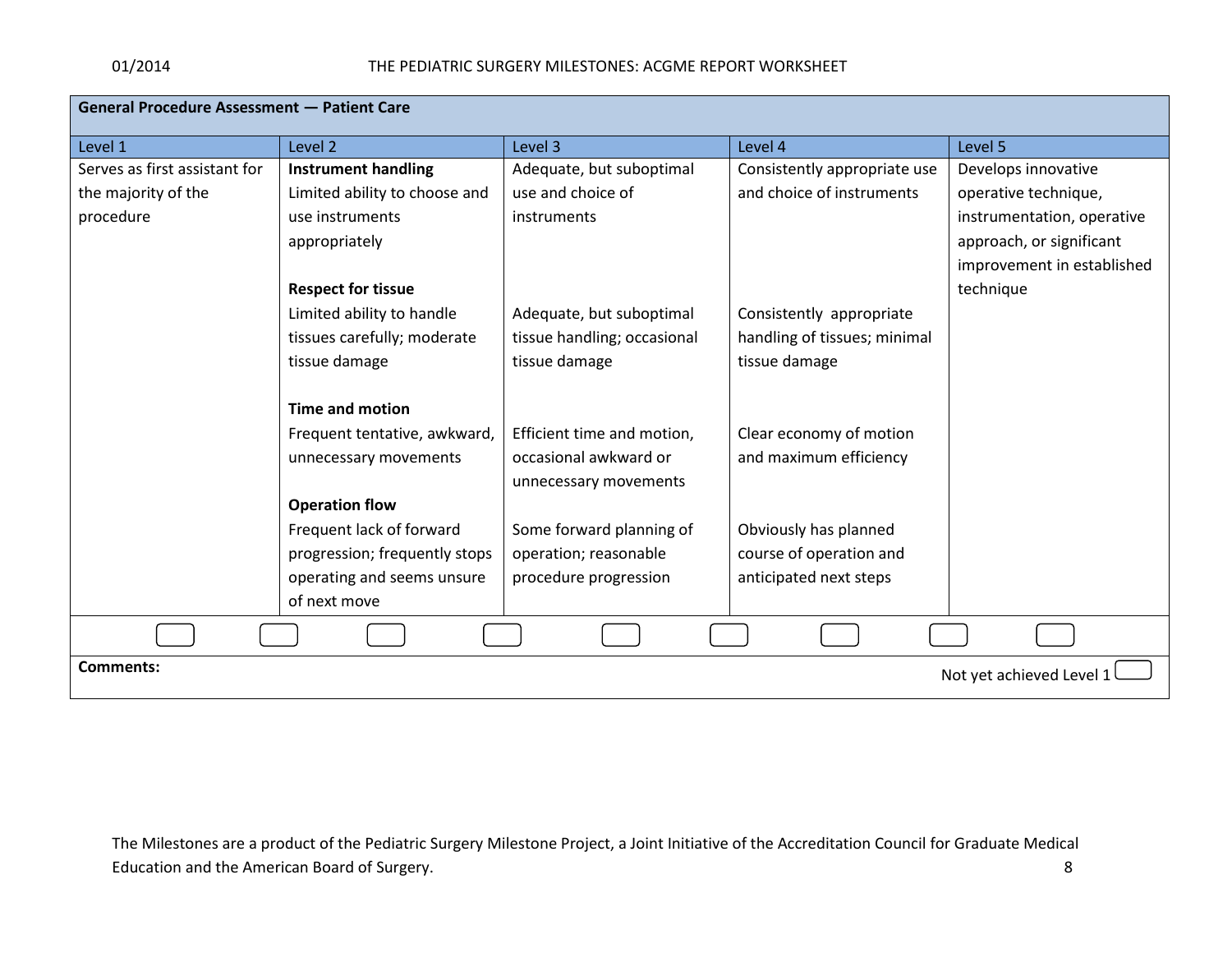| General Patient Care Assessment - Patient Care |                               |                                |                               |                                |  |
|------------------------------------------------|-------------------------------|--------------------------------|-------------------------------|--------------------------------|--|
| Level 1                                        | Level <sub>2</sub>            | Level 3                        | Level 4                       | Level 5                        |  |
| Performs a basic physical                      | Performs a comprehensive      | Provides the pre- and post-    | Directs the multidisciplinary | Appropriately and              |  |
| exam and understands the                       | physical exam, recognizes     | operative management of a      | pre- and post-operative       | independently counsels         |  |
| management and imaging                         | associated anomalies, and     | complicated newborn, or        | management of a complex       | families for prenatal surgical |  |
| in a newborn or child;                         | provides the pre- and post-   | multiple injured child,        | newborn with multiple         | conditions                     |  |
| performs primary                               | operative management of an    | including ICU care (ventilator | anomalies, or multiple        |                                |  |
| assessment and initiates                       | uncomplicated newborn or      | management, parenteral         | injured child, including ICU  | Directs and leads              |  |
| resuscitation of an injured                    | single-system injured child,  | nutrition, fluids and          | care (ventilator              | multidisciplinary team in      |  |
| child                                          | including intensive care unit | electrolytes)                  | management, parenteral        | quality improvement            |  |
|                                                | (ICU) care (ventilator        |                                | nutrition, fluids and         | focused on patient             |  |
| Diagnoses common                               | management, parenteral        | Manages complex post-          | electrolytes)                 | outcomes                       |  |
| complications                                  | nutrition, fluids and         | operative complications        |                               |                                |  |
|                                                | electrolytes)                 |                                | Independently anticipates,    | Coordinates/leads a            |  |
| Recognizes normal growth,                      |                               | Evaluates and manages          | diagnoses, and proficiently   | multidisciplinary team in      |  |
| development, and                               | Manages common post-          | variances from expected        | manages interventions and     | providing comprehensive        |  |
| expected outcome after                         | operative complications       | outcomes in the late post-     | complications, and            | care of the child              |  |
| treatment                                      |                               | operative course in the        | appropriately involves the    | transitioning to adulthood     |  |
|                                                | Recognizes variances in       | outpatient setting             | multidisciplinary team        |                                |  |
|                                                | growth, development, and      |                                |                               |                                |  |
|                                                | expected outcome after        |                                | Independently provides        |                                |  |
|                                                | treatment                     |                                | comprehensive long-term       |                                |  |
|                                                |                               |                                | care in the outpatient        |                                |  |
|                                                |                               |                                | setting                       |                                |  |
|                                                |                               |                                |                               |                                |  |
| <b>Comments:</b>                               |                               |                                |                               | Not yet achieved Level 1       |  |
|                                                |                               |                                |                               |                                |  |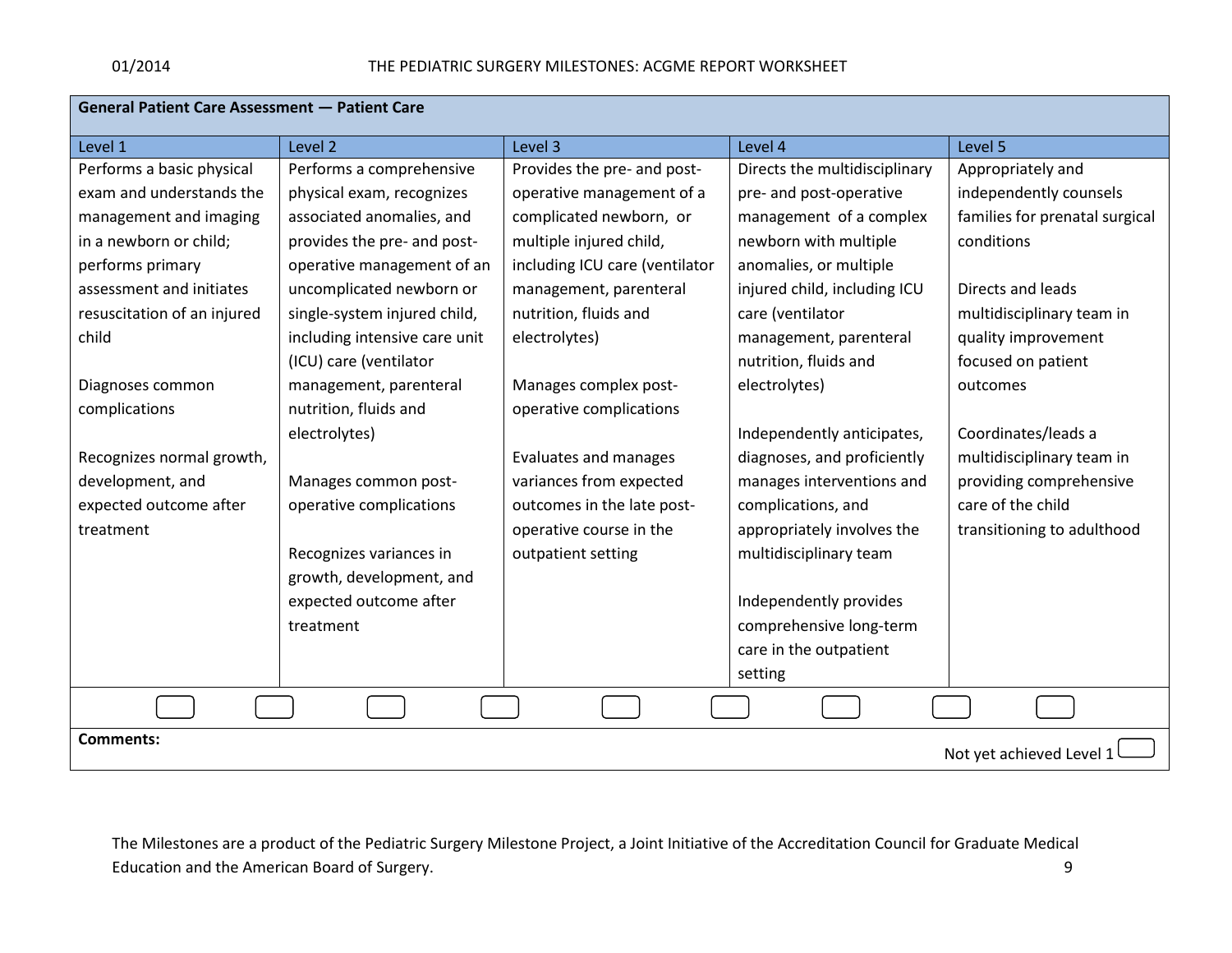**Medical Knowledge**

| Level 1                         | Level 2                        | Level 3                       | Level 4                  | Level 5                   |
|---------------------------------|--------------------------------|-------------------------------|--------------------------|---------------------------|
| Through discussion in           | Through discussion in didactic | Through discussion in         | Through discussion in    | Demonstrates expertise    |
| didactic and clinical settings, | and clinical settings, this    | didactic and clinical         | didactic and clinical    | in specific area(s) of    |
| this fellow demonstrates        | fellow demonstrates            | settings, this fellow         | settings, this fellow    | pediatric surgery, and/or |
| thorough knowledge of the       | thorough knowledge of the      | demonstrates thorough         | demonstrates thorough    | contributes substantially |
| basic pediatric surgery topics  | intermediate pediatric         | knowledge of the advanced     | knowledge of the complex | to the literature         |
| below:                          | surgery topics below:          | pediatric surgery topics      | pediatric surgery topics |                           |
|                                 |                                | below:                        | below:                   |                           |
| Appendicitis                    | <b>Branchial cleft</b>         |                               |                          |                           |
| Inguinal hernia                 | cyst/sinus/remnant             | DA                            | Anorectal<br>Е           |                           |
| Intussusception                 | Gastroesophageal reflux        | ECMO<br>п.                    | malformation             |                           |
| Malrotation                     | Gastroschisis                  | Hirschsprung disease          | Biliary atresia<br>в     |                           |
| Pyloric stenosis                | Lung physiology                | Intestinal atresia<br>٠       | Choledochal cyst<br>Е    |                           |
| Thoracic/abdominal              | Omphalocele<br>п               | Neuroblastoma<br>٠            | Congenital<br>в          |                           |
| trauma                          | Ovarian/adnexal diseases<br>п  | Wilms tumor<br>$\blacksquare$ | diaphragmatic hernia     |                           |
| Undescended testis              |                                |                               | Cystic pulmonary<br>п    |                           |
|                                 |                                |                               | airway malformation      |                           |
|                                 |                                |                               | Esophageal atresia       |                           |
|                                 |                                |                               | with or without TEF      |                           |
|                                 |                                |                               |                          |                           |
|                                 |                                |                               |                          |                           |
|                                 |                                |                               |                          |                           |
| <b>Comments:</b>                |                                |                               |                          | Not yet achieved Level 1  |
|                                 |                                |                               |                          |                           |

Demonstration of knowledge of topics can be evaluated through tools such as: 1) PedScore modules; 2) multiple choice questions; and 3) discussion of open-ended questions with faculty members.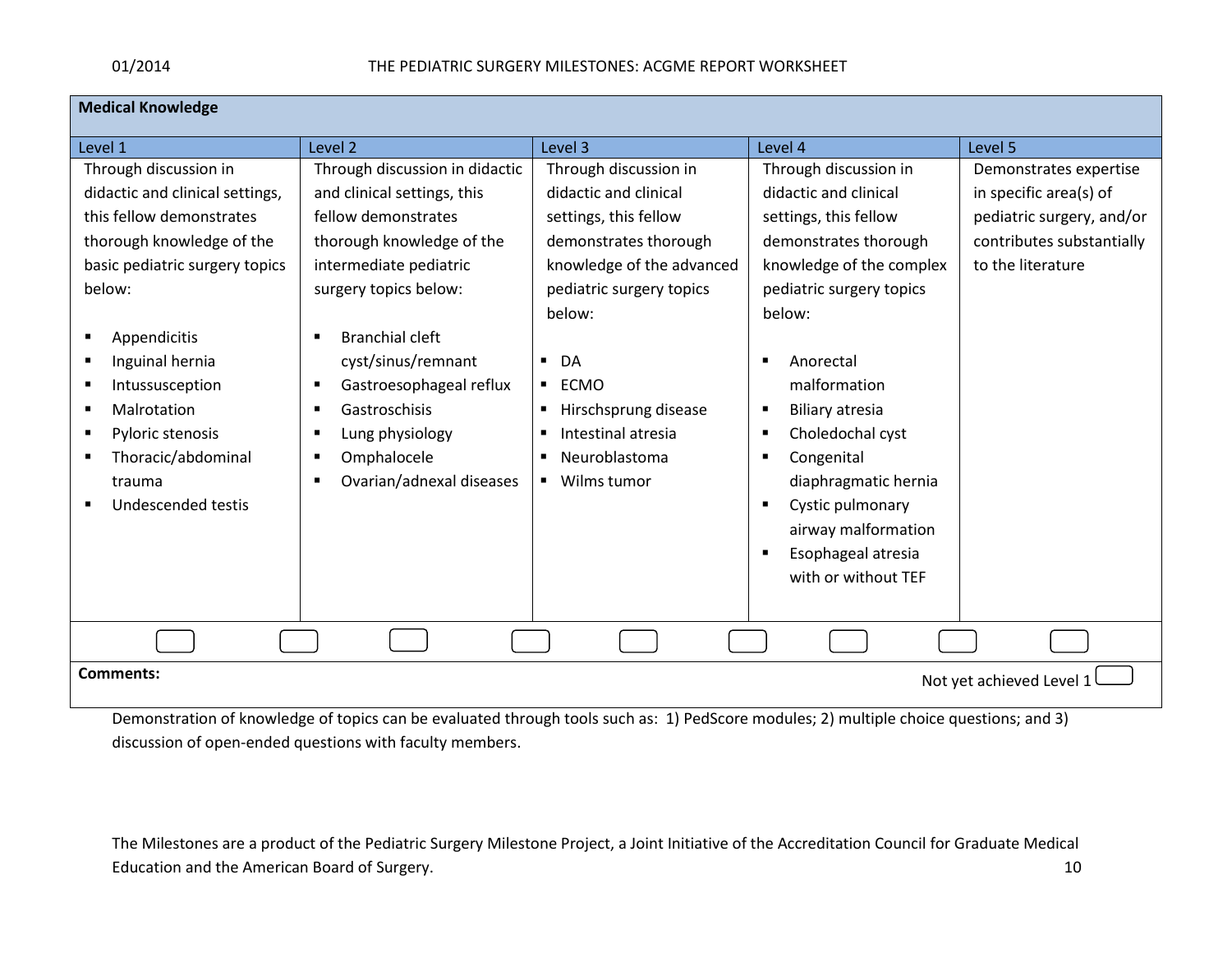| <b>General Knowledge Assessment - Medical Knowledge</b> |                                |                               |                              |                             |
|---------------------------------------------------------|--------------------------------|-------------------------------|------------------------------|-----------------------------|
| Level 1                                                 | Level 2                        | Level 3                       | Level 4                      | Level 5                     |
| Demonstrates knowledge of                               | Demonstrates knowledge of      | Demonstrates knowledge of     | Demonstrates knowledge of    | Demonstrates significant    |
| embryology, anatomy, and                                | embryology, anatomy, and       | embryology, anatomy, and      | embryology, anatomy, and     | command of the literature,  |
| physiology of basic topics                              | physiology of intermediate     | physiology of advanced topics | physiology of complex topics | including novel therapeutic |
|                                                         | topics                         |                               |                              | interventions and           |
| Discusses initial diagnostic                            |                                | Discusses initial diagnostic  | Discusses initial diagnostic | outcomes                    |
| and treatment                                           | Discusses initial diagnostic   | and treatment                 | and treatment                |                             |
| recommendations for basic                               | and treatment                  | recommendations for           | recommendations for          |                             |
| topics, including those that                            | recommendations for            | advanced topics, including    | complex topics, including    |                             |
| require urgent management                               | intermediate topics, including | those that require urgent     | those that require urgent    |                             |
| Discusses potential                                     | those that require urgent      | management                    | management                   |                             |
| complications and their                                 | management                     | Discusses potential           | Discusses potential          |                             |
| management, as well as                                  | Discusses potential            | complications and their       | complications and their      |                             |
| expected outcomes for                                   | complications and their        | management, as well as        | management, as well as       |                             |
| basic topics                                            | management, as well as         | expected outcomes for         | expected outcomes for        |                             |
|                                                         | expected outcomes for          | advanced topics               | complex topics               |                             |
|                                                         | intermediate topics            |                               |                              |                             |
|                                                         |                                |                               |                              |                             |
|                                                         |                                |                               |                              |                             |
| <b>Comments:</b><br>Not yet achieved Level 1            |                                |                               |                              |                             |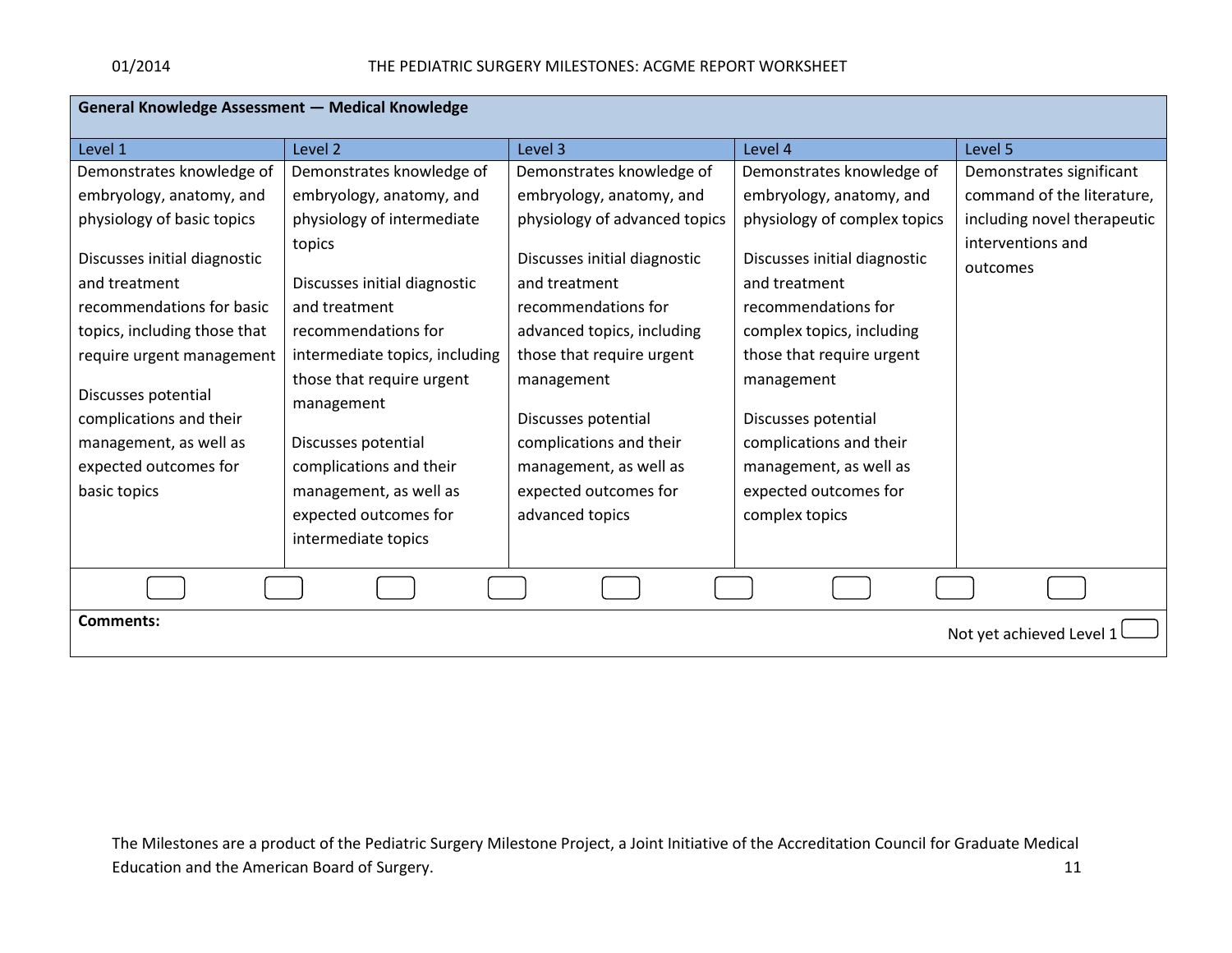| Healthcare Delivery and Cost - Systems Based Practice |                             |                               |                               |                                |  |
|-------------------------------------------------------|-----------------------------|-------------------------------|-------------------------------|--------------------------------|--|
| Level 1                                               | Level 2                     | Level 3                       | Level 4                       | Level 5                        |  |
| Understands cost                                      | Articulates risk-benefit    | Incorporates cost             | Leads efforts to reduce costs | Develops or institutes a cost  |  |
| implications of clinical                              | analysis, including cost to | considerations into clinical  | by reducing variations in     | efficient clinical pathway     |  |
| decisions                                             | patient                     | decisions                     | care                          | which reduces cost of          |  |
|                                                       |                             |                               |                               | patient care                   |  |
| Understands how to                                    | Incorporates risk           | Understands the principles of | Understands the concept of    |                                |  |
| appropriately utilize mid-                            | management in pediatric     | insurance coverage and        | work relative value units     | Advocates on a national or     |  |
| level and other health care                           | surgery                     | access to care for children   | (RVUs) and physician          | regional level for health care |  |
| providers to optimize the                             |                             |                               | compensation                  | policy                         |  |
| delivery of care to children                          |                             |                               |                               |                                |  |
| (inpatient, outpatient, on                            |                             |                               |                               |                                |  |
| call, rounding)                                       |                             |                               |                               |                                |  |
|                                                       |                             |                               |                               |                                |  |
| Comments:                                             |                             |                               |                               |                                |  |
|                                                       |                             |                               |                               |                                |  |
|                                                       |                             |                               |                               |                                |  |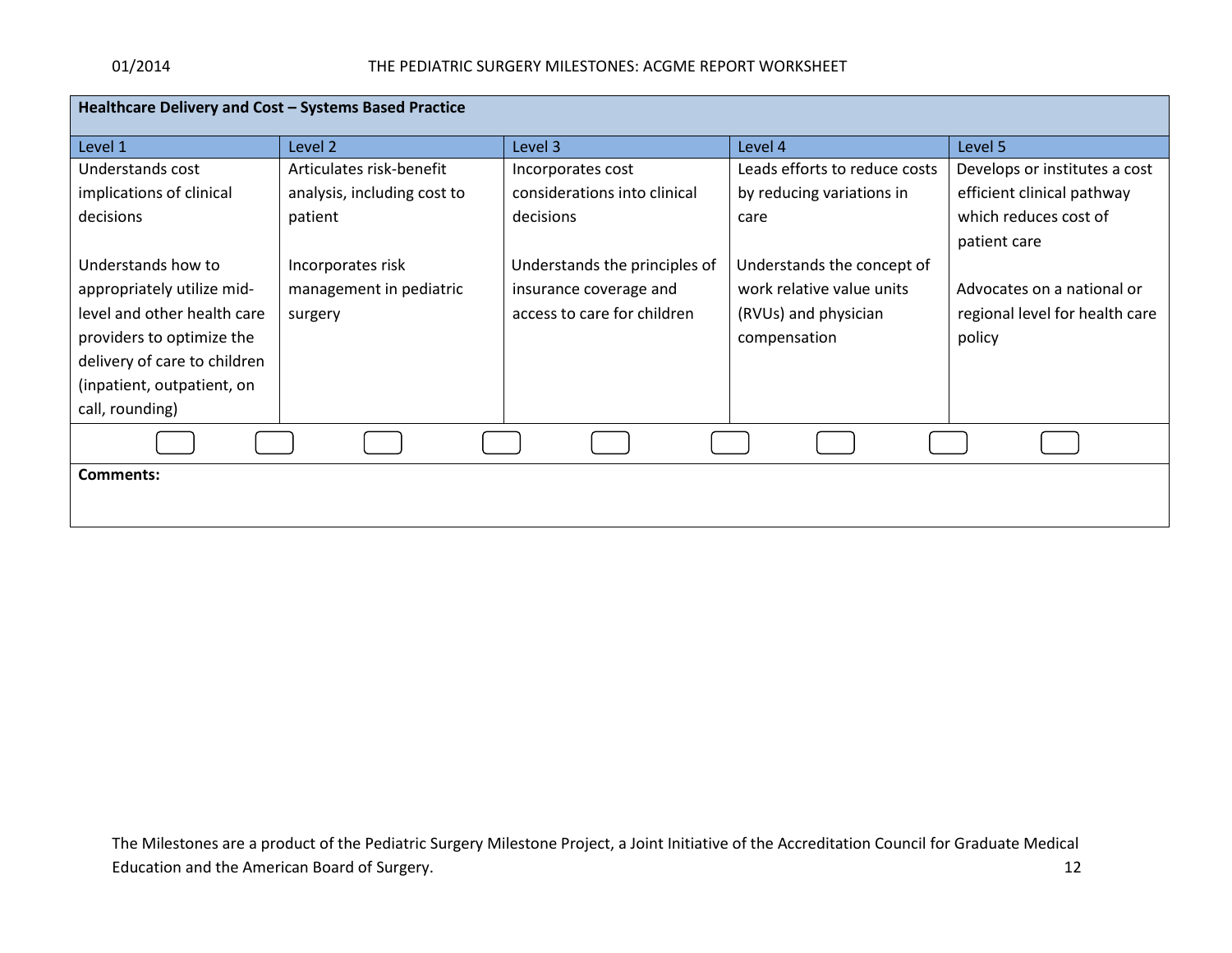| Patient Safety - Systems-based Practice |                               |                          |                               |                             |
|-----------------------------------------|-------------------------------|--------------------------|-------------------------------|-----------------------------|
| Level 1                                 | Level 2                       | Level 3                  | Level 4                       | Level 5                     |
| Demonstrates an                         | Recognizes medical errors     | Suggests improvements to | Leads multidisciplinary       | Participates as an advocate |
| understanding of the                    | as systemic events and        | reduce medical errors    | efforts to improve patient    | on a regional or national   |
| importance of patient                   | facilitates reporting in a    |                          | safety at the division and/or | level for pediatric patient |
| safety and the occurrence               | blame-free environment        | Anticipates potentially  | hospital level                | safety                      |
| of medical errors in                    |                               | dangerous situations and |                               |                             |
| pediatric surgery patients              | Anticipates the inherent risk | intervenes               |                               | Designs evidence-based      |
|                                         | of medical errors as a result |                          |                               | clinical pathway to         |
| Participates in an effective            | of inadequate patient hand-   |                          |                               | decrease medical errors     |
| patient hand-off and                    | off and surgical time-out     |                          |                               |                             |
| surgical time-out process               |                               |                          |                               |                             |
|                                         |                               |                          |                               |                             |
|                                         |                               |                          |                               |                             |
| Comments:                               |                               |                          |                               | Not yet achieved Level 1    |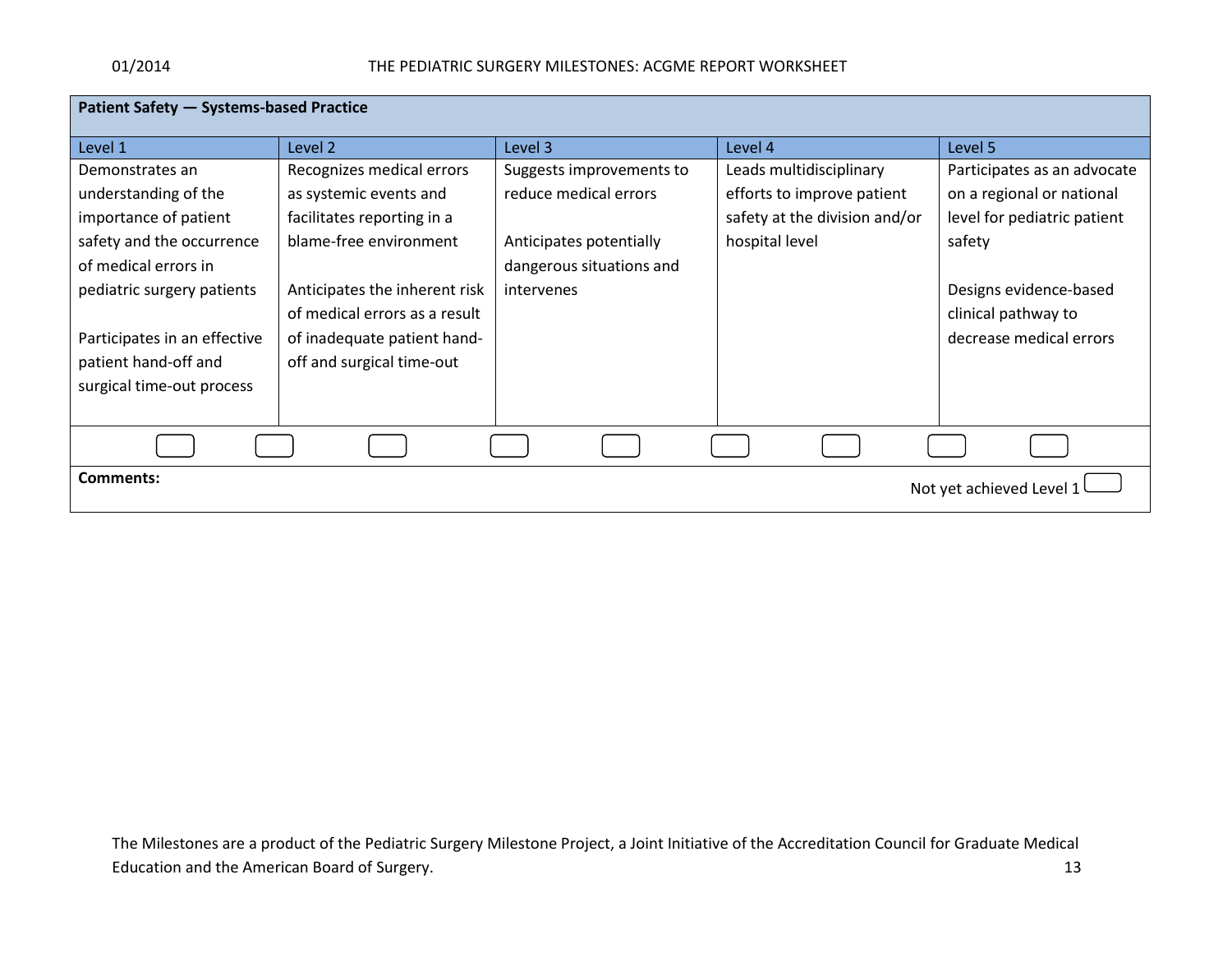| Systems-based Documentation - Systems-based Practice |                              |                             |                               |                             |  |
|------------------------------------------------------|------------------------------|-----------------------------|-------------------------------|-----------------------------|--|
| Level 1                                              | Level <sub>2</sub>           | Level 3                     | Level 4                       | Level 5                     |  |
| Demonstrates commitment                              | Accurately and promptly      | Effectively uses medical    | Effectively uses medical      | Works with the electronic   |  |
| to maintaining medical                               | documents daily patient care | record system to synthesize | record system to answer a     | medical record professional |  |
| records                                              | within the institutional     | complex patient information | clinical research question or | team to solve problems in   |  |
|                                                      | documentation system         |                             | complete a quality            | the medical record system   |  |
|                                                      |                              |                             | improvement project           |                             |  |
|                                                      |                              |                             |                               |                             |  |
|                                                      |                              |                             |                               |                             |  |
|                                                      |                              |                             |                               |                             |  |
|                                                      |                              |                             |                               |                             |  |
|                                                      |                              |                             |                               |                             |  |
| Comments:                                            |                              |                             |                               | Not yet achieved Level 1    |  |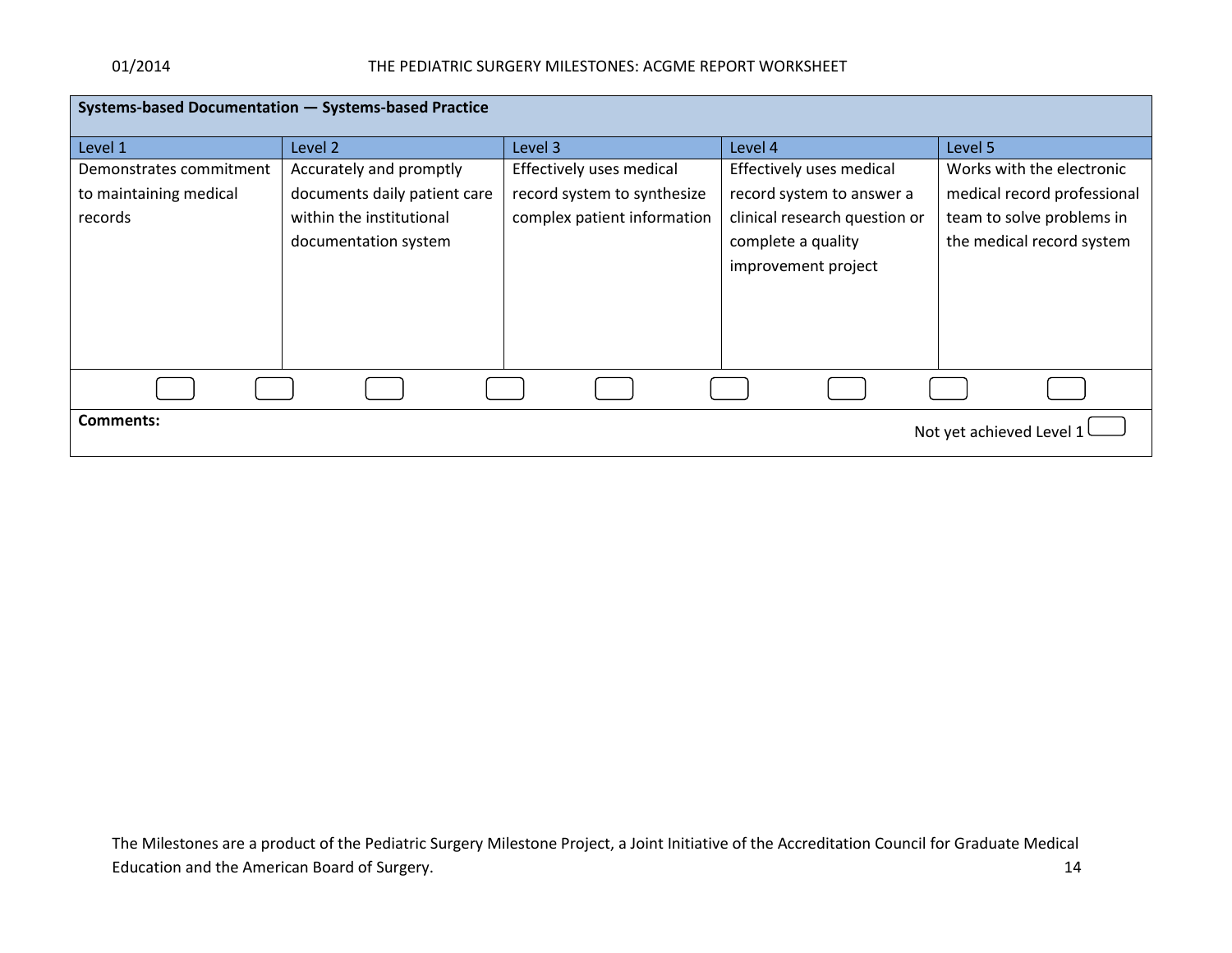#### 01/2014 THE PEDIATRIC SURGERY MILESTONES: ACGME REPORT WORKSHEET

| Evidence-based Medicine - Practice-based Learning and Improvement |                                                         |                                                         |                                                                    |                                                      |
|-------------------------------------------------------------------|---------------------------------------------------------|---------------------------------------------------------|--------------------------------------------------------------------|------------------------------------------------------|
| Level 1                                                           | Level <sub>2</sub>                                      | Level 3                                                 | Level 4                                                            | Level 5                                              |
| Incorporates evidence-<br>based guidelines into                   | Understands the quality and<br>limitations of available | Synthesizes a clinical plan<br>from multiple sources of | Demonstrates utilization of<br>evidence derived from a             | Formulates an outcomes-<br>based quality improvement |
| clinical decisions                                                | literature and data                                     | evidence                                                | database or registry in<br>changing his or her practice<br>pattern | project to answer a clinical<br>question             |
|                                                                   |                                                         |                                                         |                                                                    |                                                      |
| Comments:                                                         |                                                         |                                                         |                                                                    | Not yet achieved Level 1                             |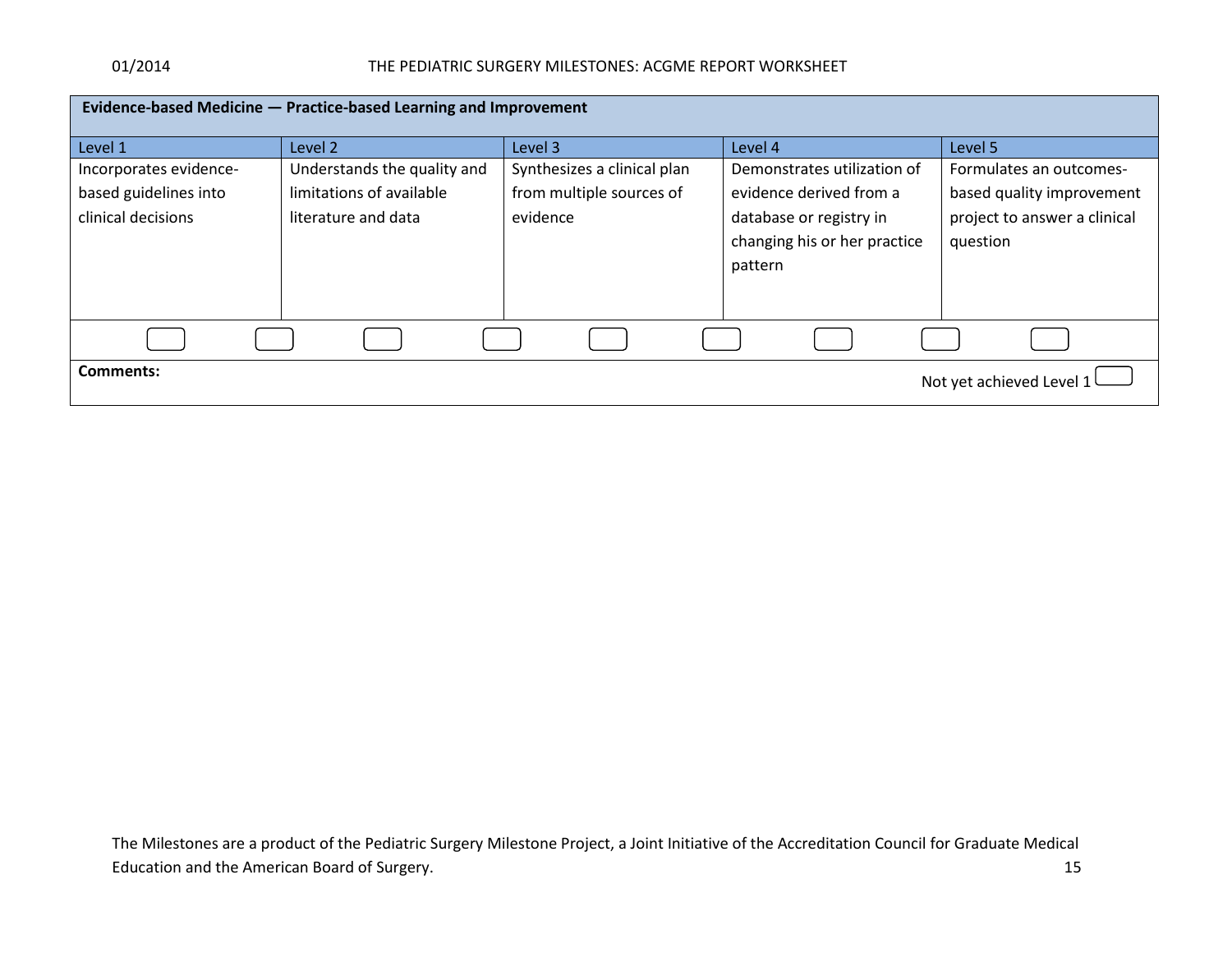| Self-directed Learning - Practice-based Learning and Improvement                                                                                                                                                                       |                            |                              |                              |                                                                                     |  |
|----------------------------------------------------------------------------------------------------------------------------------------------------------------------------------------------------------------------------------------|----------------------------|------------------------------|------------------------------|-------------------------------------------------------------------------------------|--|
| Level 1                                                                                                                                                                                                                                | Level 2                    | Level 3                      | Level 4                      | Level 5                                                                             |  |
| Takes responsibility for                                                                                                                                                                                                               | Committed to self-         | Is self-reflective about own | Analyzes and interprets own  | Displays a commitment to                                                            |  |
| actions and acknowledges                                                                                                                                                                                                               | improvement; responds well | academic, professional, and  | experience, and uses the     | lifelong learning (e.g.,                                                            |  |
| errors                                                                                                                                                                                                                                 | to feedback                | personal needs, strengths,   | literature to alter practice | routinely surveys literature,                                                       |  |
| Directs the discussion at<br>morbidity and mortality<br>conference with an<br>understanding of the<br>severity of the complication<br>presented (e.g., selects<br>cases to be presented,<br>performs appropriate<br>literature search) |                            | and limitations              | pattern                      | engages in continuing<br>medical education [CME]<br>activities, actively publishes) |  |
|                                                                                                                                                                                                                                        |                            |                              |                              |                                                                                     |  |
| <b>Comments:</b>                                                                                                                                                                                                                       |                            |                              |                              | Not yet achieved Level 1                                                            |  |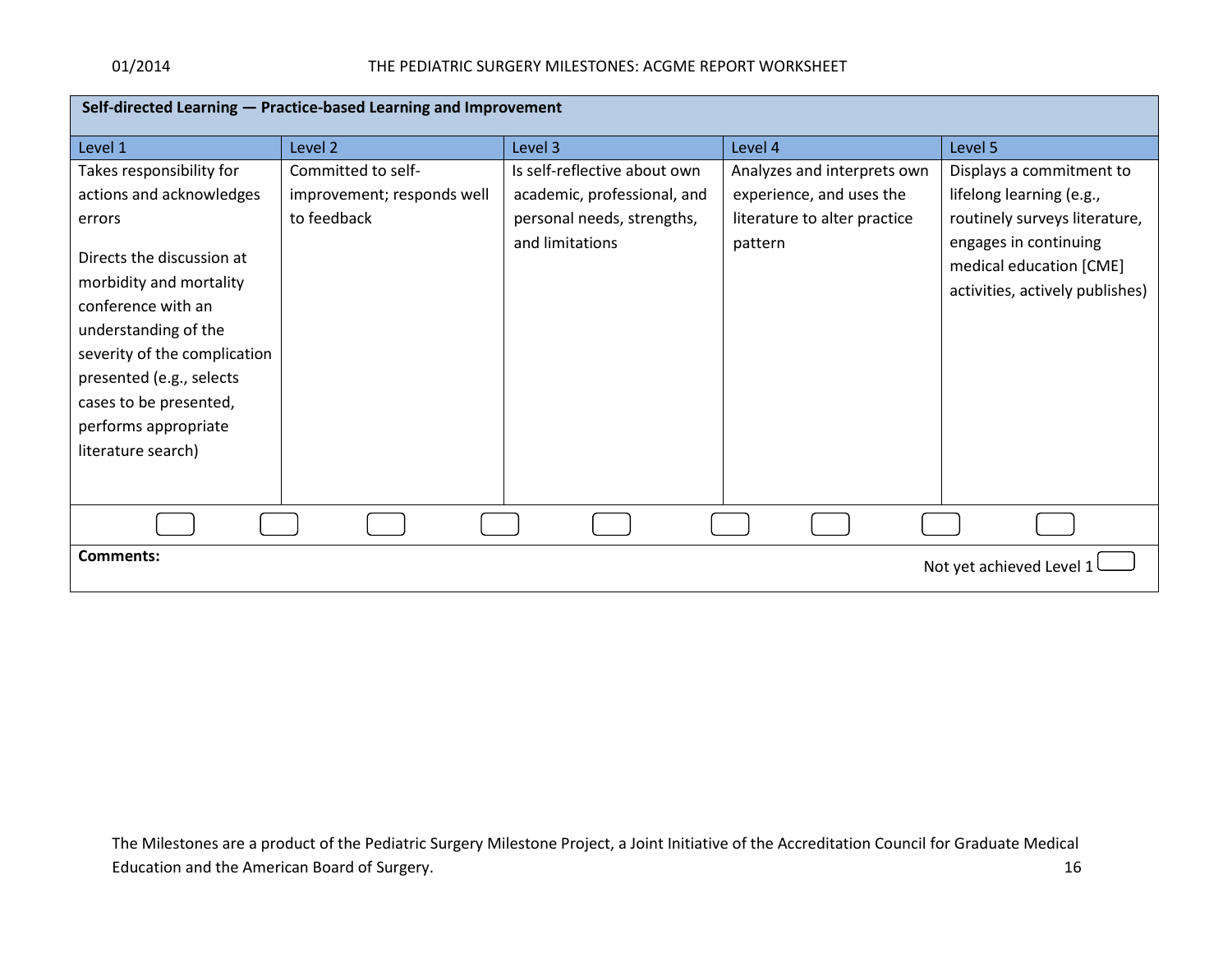| Integrity - Professionalism                  |                               |                               |                            |                            |  |
|----------------------------------------------|-------------------------------|-------------------------------|----------------------------|----------------------------|--|
| Level 1                                      | Level 2                       | Level 3                       | Level 4                    | Level 5                    |  |
| Demonstrates an                              | Thinks like a professional by | Acts like a professional who  | Leads as a professional by | Mentors others in areas of |  |
| understanding of the basic                   | demonstrating behavioral      | recognizes limitations,       | managing him- or herself   | professionalism            |  |
| cognitive and ethical                        | and social components of      | accepts feedback, and is      | and his or her team and    |                            |  |
| components of                                | professionalism               | effective at managing         | patients                   | Mentors and teaches        |  |
| professionalism                              |                               | difficult clinical situations |                            | integrity, altruism,       |  |
|                                              | Demonstrates compassion       |                               | Serves as a role model for | individual responsibility, |  |
| Demonstrates                                 | and empathy for patients;     | Demonstrates integrity,       | honesty, integrity, and    | and professionalism        |  |
| fundamental aspects of                       | his or her work is noted for  | altruism, and individual      | professionalism; patient   |                            |  |
| medical professionalism,                     | integrity, responsibility,    | responsibility to the         | needs supersede self-      | Understands the ethical    |  |
| including confidentiality,                   | commitment, and reliability   | patient, family, and team     | interest                   | implications of            |  |
| respect for patient choice,                  | under most circumstances      | under all circumstances;      |                            | incorporating new surgical |  |
| citizenship (e.g., medical                   |                               | serves as an advocate for     |                            | skills and techniques into |  |
| record completeness,                         |                               | quality patient care          |                            | practice                   |  |
| timeliness, arrives on time                  |                               |                               |                            |                            |  |
| for work, etc.), and                         |                               |                               |                            |                            |  |
| individual responsibility to                 |                               |                               |                            |                            |  |
| the team                                     |                               |                               |                            |                            |  |
|                                              |                               |                               |                            |                            |  |
| <b>Comments:</b><br>Not yet achieved Level 1 |                               |                               |                            |                            |  |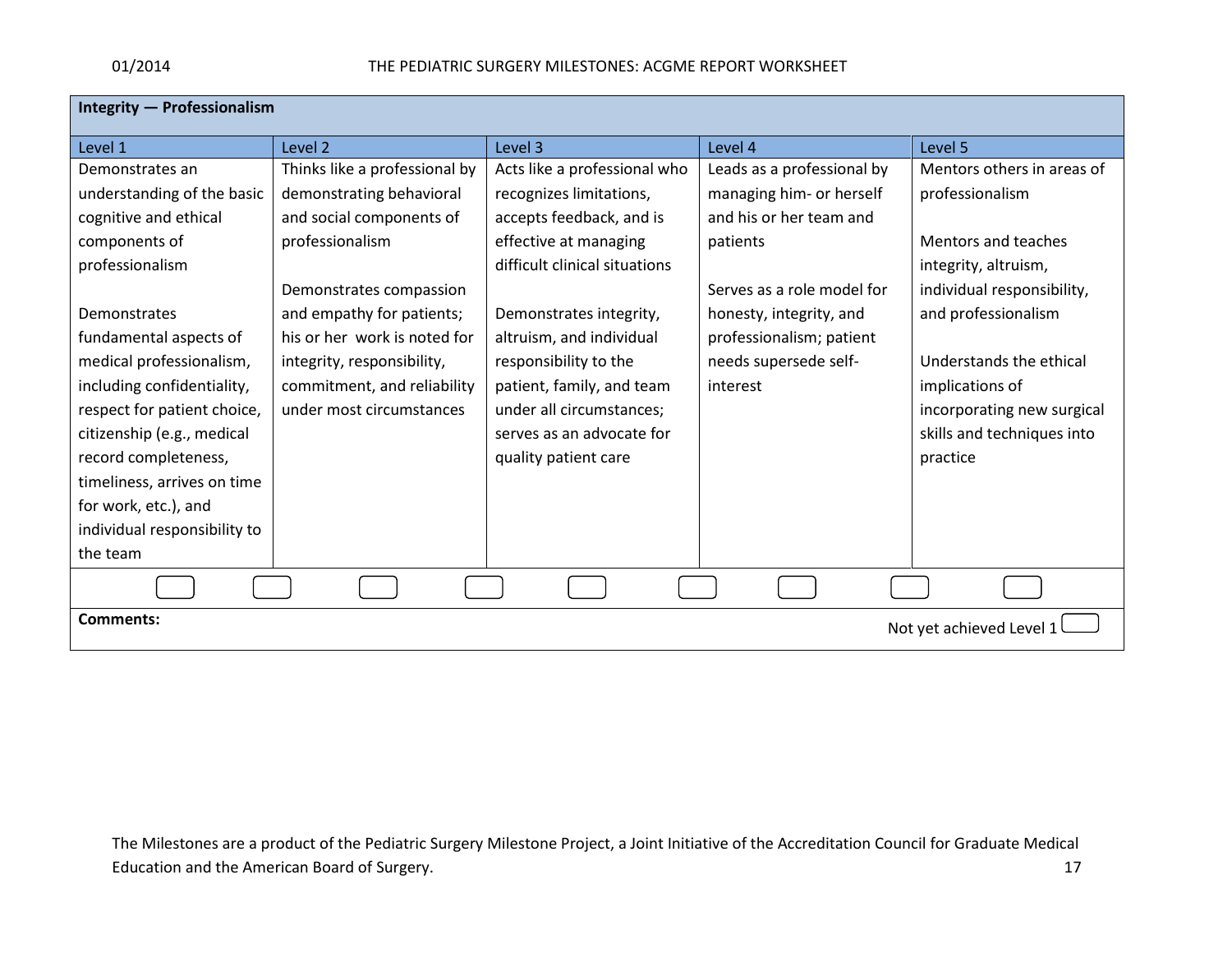| Recognition of Limits - Professionalism                       |                                                                              |                                                                                                                               |                                                                                                                                                       |                                                                                                       |  |
|---------------------------------------------------------------|------------------------------------------------------------------------------|-------------------------------------------------------------------------------------------------------------------------------|-------------------------------------------------------------------------------------------------------------------------------------------------------|-------------------------------------------------------------------------------------------------------|--|
| Level 1                                                       | Level 2                                                                      | Level 3                                                                                                                       | Level 4                                                                                                                                               | Level 5                                                                                               |  |
| Overestimates ability;<br>rarely asks for help when<br>needed | Recognizes when<br>uncomfortable with tasks;<br>asks for, and waits for help | Is self-aware of limitations;<br>anticipates situations that<br>may be beyond his or her<br>ability, and plans<br>accordingly | Never takes on tasks<br>beyond own ability; reliably<br>asks for help when needed<br>Organizes multidisciplinary<br>teams to optimize patient<br>care | Mentors and educates<br>others in discovering and<br>acknowledging their<br>strengths and limitations |  |
| Comments:                                                     |                                                                              |                                                                                                                               |                                                                                                                                                       | Not yet achieved Level 1                                                                              |  |

| <b>Behavior and Respect - Professionalism</b> |                             |                             |                             |                            |  |
|-----------------------------------------------|-----------------------------|-----------------------------|-----------------------------|----------------------------|--|
| Level 1                                       | Level 2                     | Level 3                     | Level 4                     | Level 5                    |  |
| Few complaints related                        | No complaints related to    | Consistently compassionate  | Serves as a role model for  | Mentors others in behavior |  |
| to behavior                                   | behavior; rarely displays   | and respectful of patients, | respect and compassion      | which is respectful and    |  |
|                                               | lapses in compassion and    | families, and other health  | towards patients, families, | compassionate to patients, |  |
|                                               | respectfulness even in      | care workers even in        | and other health care       | families, and other health |  |
|                                               | difficult, stressful, and   | difficult, stressful, and   | workers                     | care workers               |  |
|                                               | highly demanding situations | highly demanding situations |                             |                            |  |
|                                               |                             |                             |                             |                            |  |
|                                               |                             |                             |                             |                            |  |
| Comments:                                     |                             |                             |                             | Not yet achieved Level 1   |  |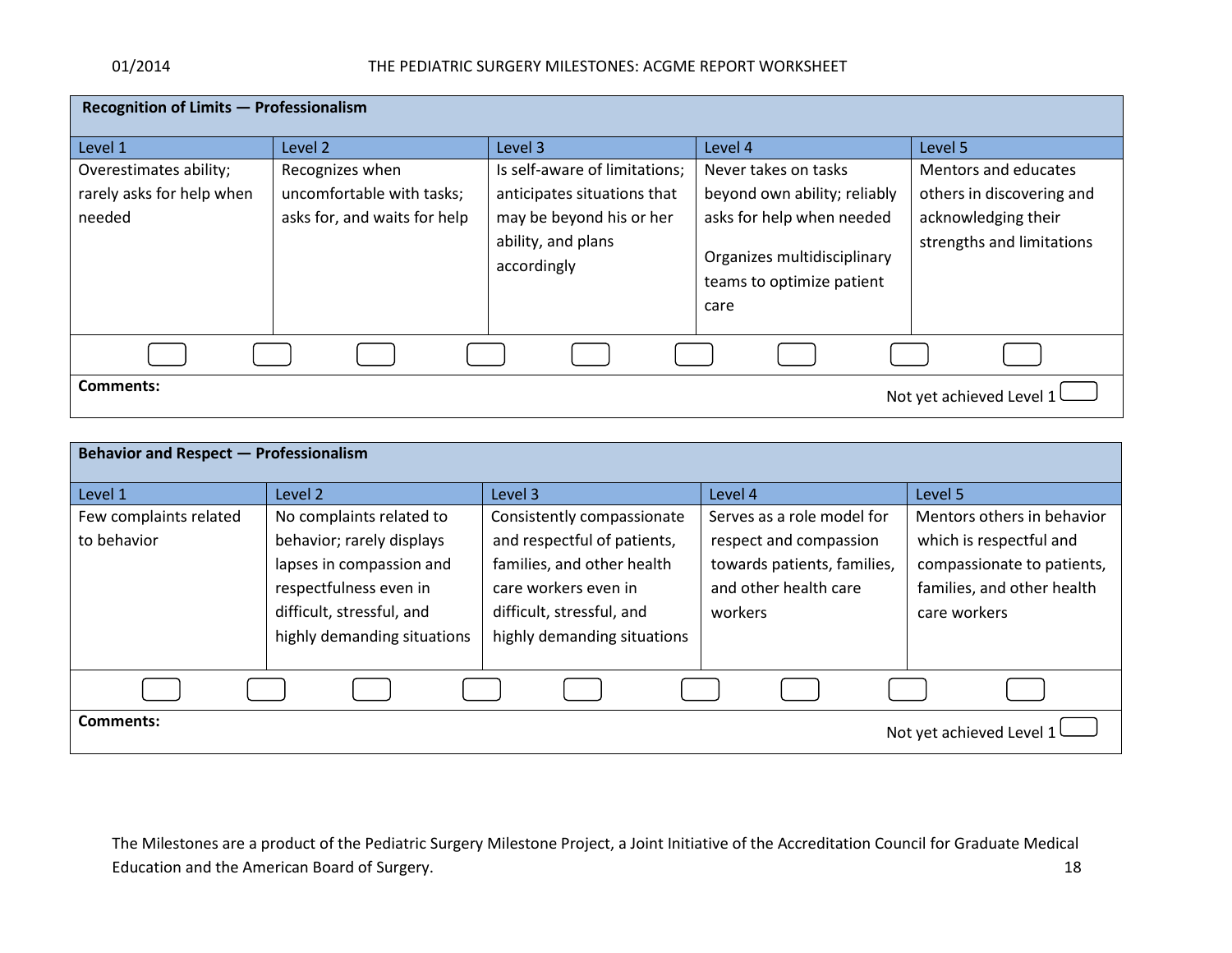| Leadership - Professionalism          |                             |                             |                            |                           |
|---------------------------------------|-----------------------------|-----------------------------|----------------------------|---------------------------|
| Level 1                               | Level 2                     | Level 3                     | Level 4                    | Level 5                   |
| Demonstrates an                       | Organizes people and        | Demonstrates leadership     | Demonstrates advanced      | Models to and teaches     |
| understanding of his or               | leads the pediatric surgery | skills in adverse           | skills in leading a broad, | others to be leaders, and |
| her role on team; works               | team                        | environments;               | multidisciplinary team and | develops the talents of   |
| effectively with others on            |                             | demonstrates best practices | in managing the needs of   | others                    |
| the team                              |                             | for managing one's team     | the team members;          |                           |
|                                       |                             |                             | motivates the team to high |                           |
|                                       |                             |                             | performance                |                           |
|                                       |                             |                             |                            |                           |
|                                       |                             |                             |                            |                           |
|                                       |                             |                             |                            |                           |
| Comments:<br>Not yet achieved Level 1 |                             |                             |                            |                           |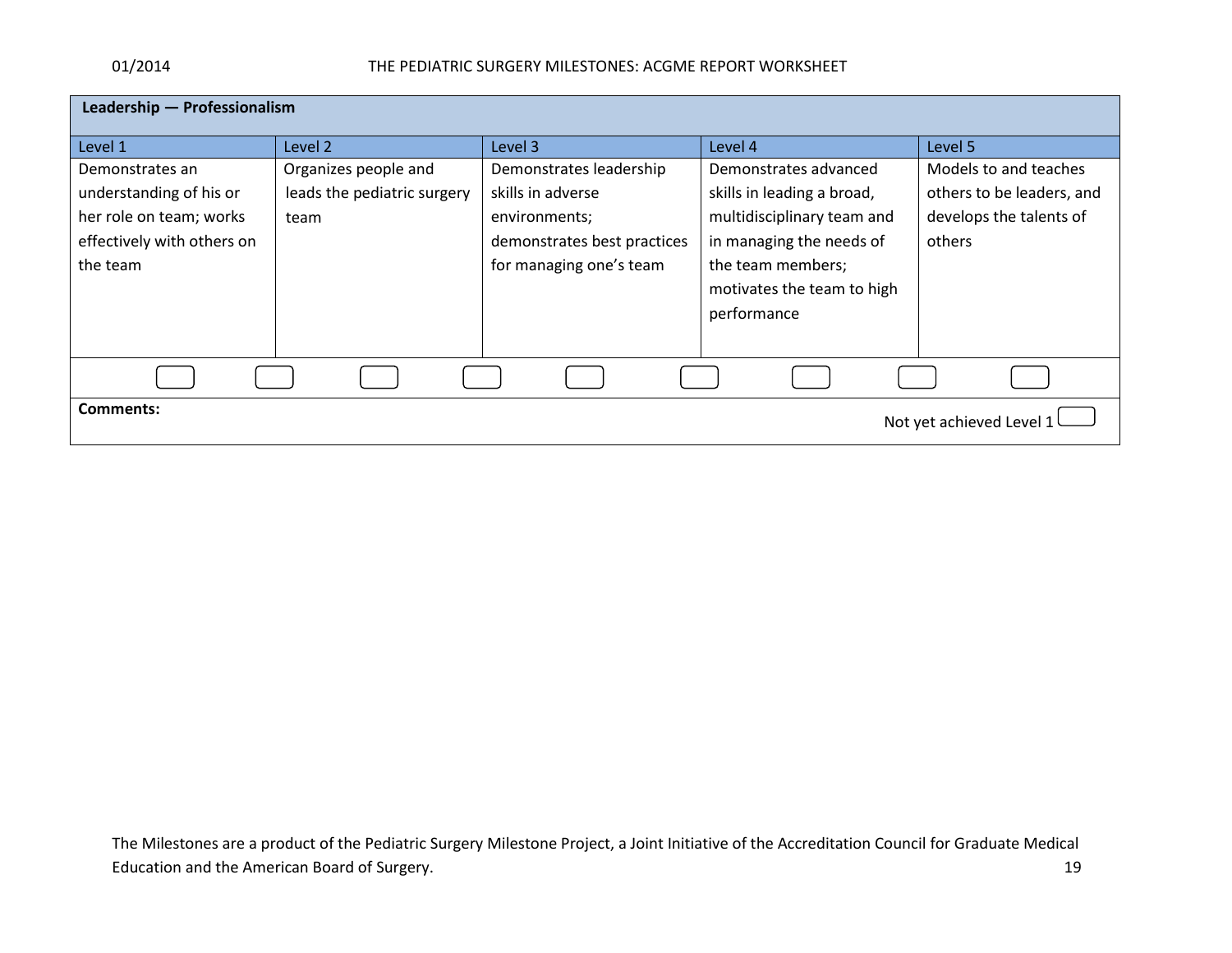| <b>Collaborator - Interpersonal and Communication Skills</b> |                              |                             |                          |                               |  |
|--------------------------------------------------------------|------------------------------|-----------------------------|--------------------------|-------------------------------|--|
|                                                              |                              |                             |                          |                               |  |
| Level 1                                                      | Level 2                      | Level 3                     | Level 4                  | Level 5                       |  |
| Demonstrates an                                              | Communicates effectively     | Resolves disagreements      | Negotiates and manages   | Is viewed as an exemplary     |  |
| understanding of the                                         | with attending staff         | with other health care      | conflict among care      | communicator, problem         |  |
| importance of effective                                      | members, peers, and other    | providers in a professional | providers                | solver, and ambassador for    |  |
| communication with other                                     | health care providers,       | manner                      |                          | the pediatric surgery service |  |
| providers                                                    | including during transfer to |                             | Communicates effectively | in the children's hospital    |  |
|                                                              | other services and           |                             | in times of crisis       |                               |  |
|                                                              | multidisciplinary rounds     |                             |                          |                               |  |
|                                                              |                              |                             |                          |                               |  |
|                                                              |                              |                             |                          |                               |  |
| <b>Comments:</b>                                             |                              |                             |                          |                               |  |
|                                                              |                              |                             |                          |                               |  |
|                                                              |                              |                             |                          | Not yet achieved Level 1      |  |